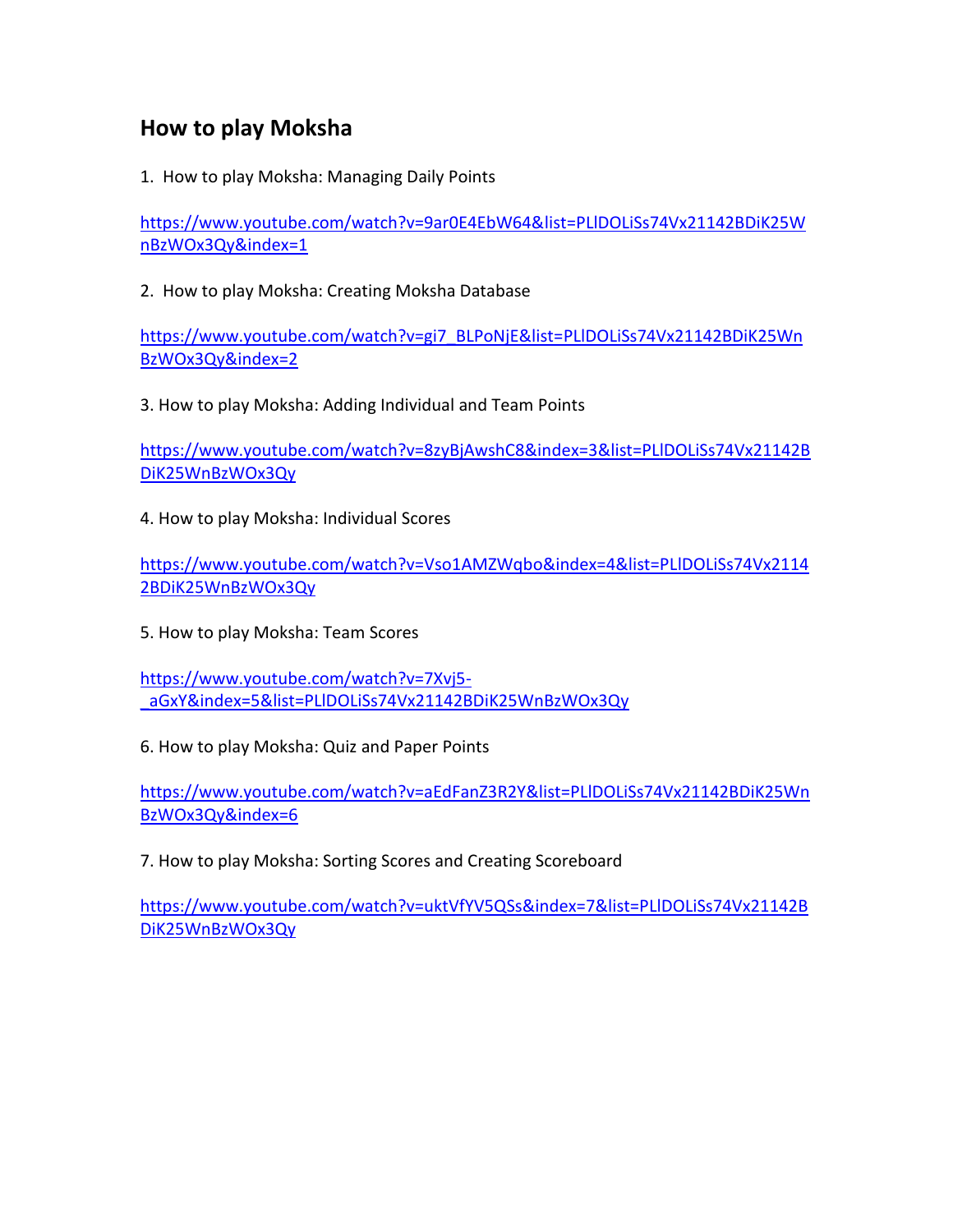### Moksha-doc 1 Introduction-V01 2016/11/29

#### Read me first!

#### Part I: Introduction

Hi, my name is Mark Dennis and I teach in the Religion Department at Texas Christian University in Fort Worth, Texas. I grew up in Madison, Wisconsin and lived for about six years in Japan and another two years in India. I received a Ph.D. in Buddhist Studies from the University of Wisconsin in 2006 in early Japanese Buddhism. My academic and teaching interests also include modern Japanese literature, Indian independence, religion and free speech, and gaming in the classroom. Those games include Reacting to the Past, which was developed at Barnard College (https://reacting.barnard.edu), and the Moksha game, which I created and is the subject of the *Education About Asia* article.

This brief introduction to the Moksha game includes background on the game and a listing of the supplementary materials that I am happy to send along if would like to try out the game in your own classroom.

As I state in my *Education About Asia* article, I started working on the game for my introduction to World Religions course in 2010 because I had become frustrated with disengaged, and occasionally disruptive, behavior in the classroom: texting, web surfing, and so on. I imagine you're familiar with it! The game has been quite effective at reducing this sort of behavior and promoting engagement with the course material. I believe that with some time and effort, you too will experience similar results.

#### Part II: Background on Moksha in Indian Religious Traditions

As I state in the article, the Moksha game is based on a set of pan-Indian religious ideas that seem, at least on the surface, simple and straightforward. Those ideas include:

i) *samsara*: the cyclical world of birth, death, and rebirth;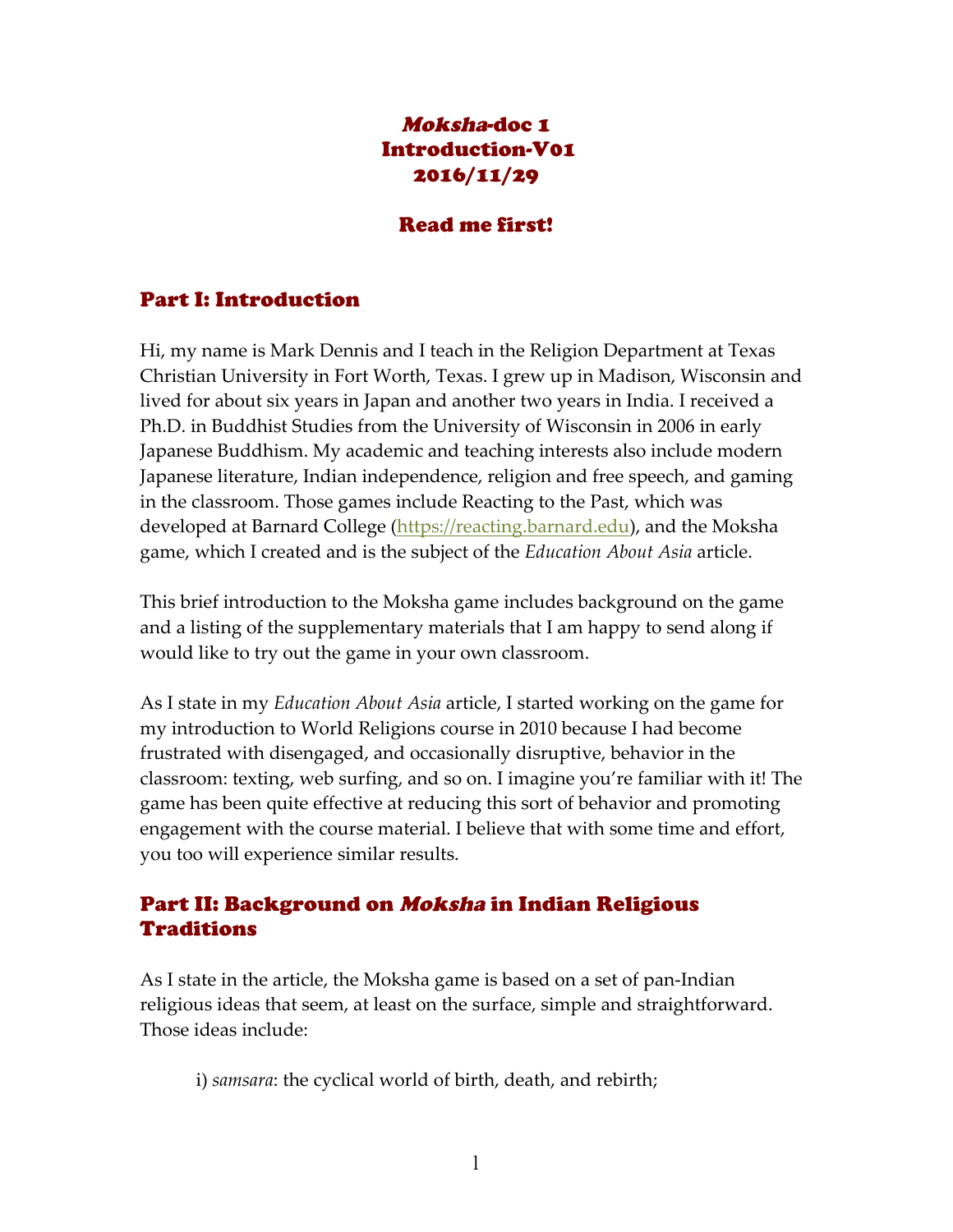- ii) *atman*: the individual soul or self;
- iii) *karma*: the law of cause and effect; and
- iv) *moksha:* liberation from the cycle of *samsara*.

In addition to this broad religious paradigm, the game also draws from other sources, including the detailed set of Buddhist ethical precepts, which specify behavior that produces both positive and negative karma, as well as the highly regulated lifestyle of the Zen Buddhist retreat system, where I spent a lot of time practicing meditation. But *Moksha* was also inspired by my love of games: I grew up playing Monopoly and various other sorts of board games, card games, and video games, as well as all manner of sports: baseball, soccer, basketball, football, and many others.

#### Part III: Listing of Documents

The following lists the Microsoft Word and Excel documents, including this one, which you'll need to get started. Documents 2, 3, and 4 are documents that I would circulate to my students and post online: the course syllabus, a grading document (this document elaborates the outline of grading that appears in the syllabus), and the Moksha rules. Documents 4 through 8 appear in the screencasts, listed after the documents, which take you through the steps to set up the game for your classroom.

#### i) Microsoft Word and Excel documents:

Moksha-doc 1-Introduction-V01 Moksha-doc 2-syllabus-VO1 Moksha-doc 3-grading information-VO1 Moksha-doc 4-Moksha rules-V01 Moksha-doc 5-Class roster and teams-V01 Moksha-doc 6-Scoring Sheet-V01 Moksha-doc 7-Scoreboard-V01 Moksha-doc 8-database-V01.xlsx

#### ii) Screencasts:

Screencast 1-Managing daily points-V01.mp4 Screencast 2-Creating Moksha database-V01.mp4 Screencast 3-Adding individual and team points-V01.mp4 Screencast 4-Individual scores-V01.mp4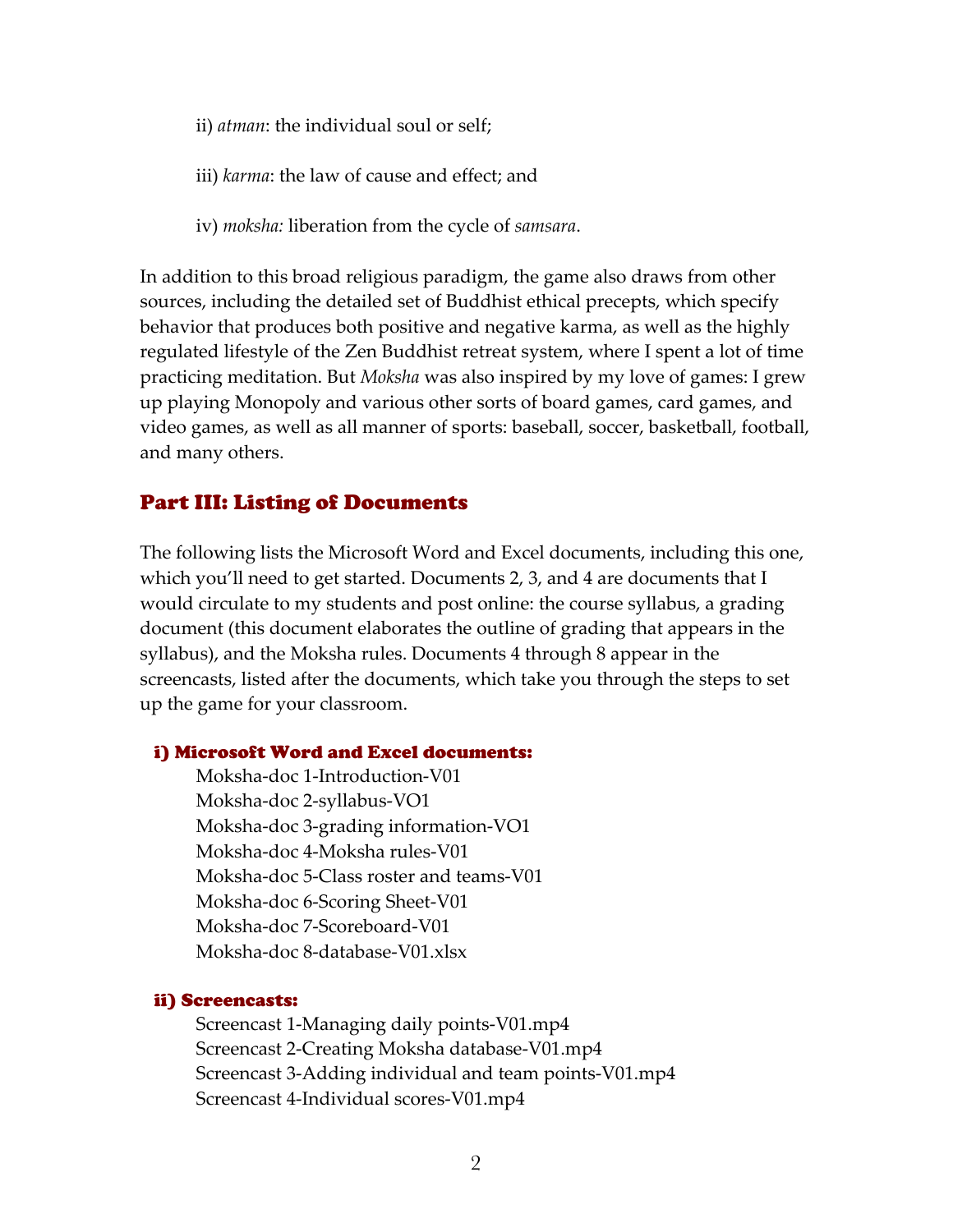Screencast 5-Team scores-V01.mp4 Screencast 6-Quiz and paper points-V01.mp4 Screencast 7-Sorting scores and creating scoreboard-V01.mp4

### Part IV: Final Comments

There are many ways in which you could modify the game to suit your own class. I would be happy to discuss those with you. I would also be grateful for any feedback on the game: what seems illogical or unfair; things you tried in your classroom that worked well; or, any other sorts of comments and questions you might have.

My email address is: M.DENNIS@TCU.EDU;

The TCU Religion Department web page can be found at: http://www.rel.tcu.edu;

The TCU Religion Department's faculty page is at: http://www.rel.tcu.edu/faculty.asp.

Thank you!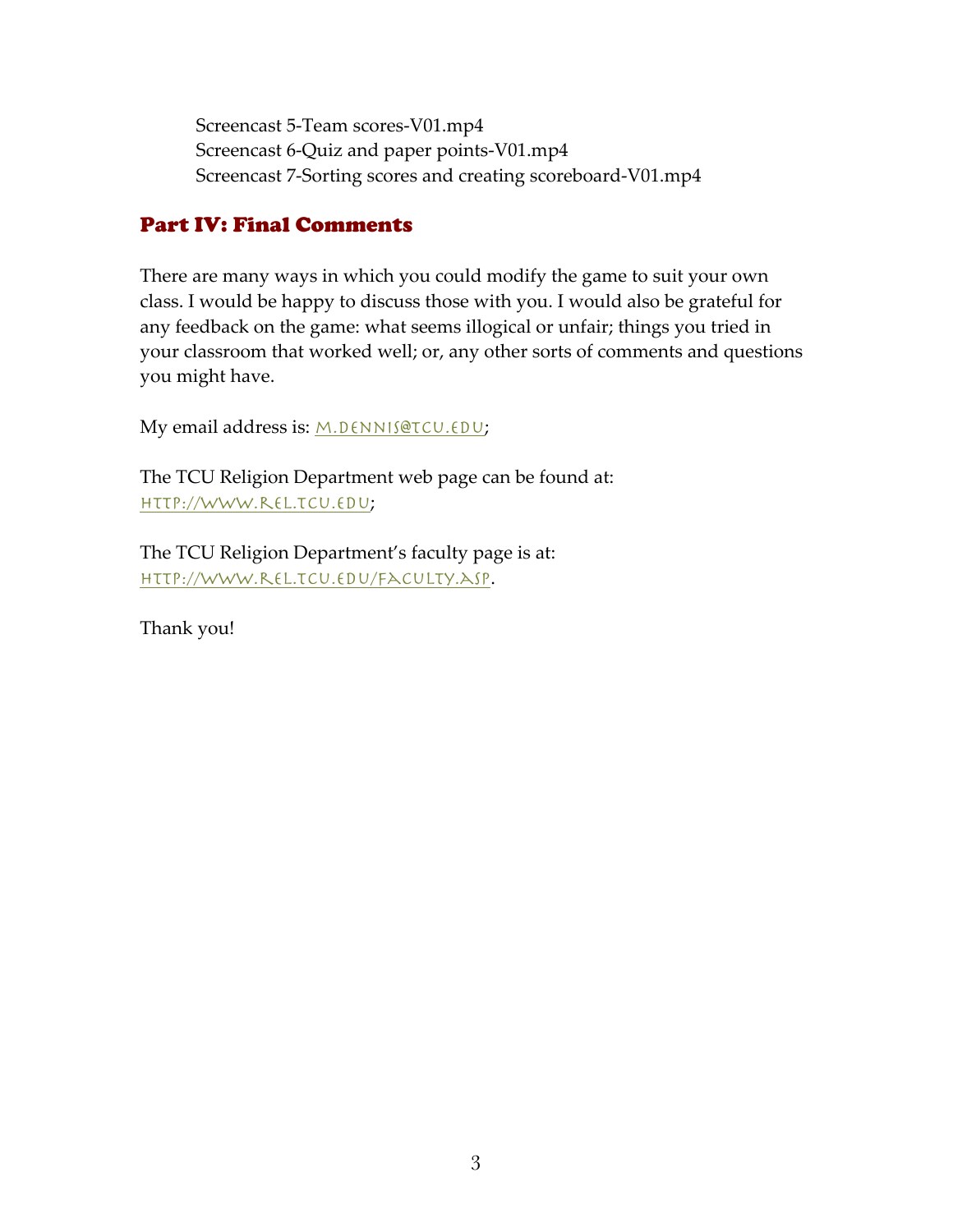Moksha-doc 2 syllabus-VO1 2016/11/29

# RELI 10023: World Religions Fall 2016 Syllabus



**Mahatma Gandhi on the Salt March to Dandi. Spring 1930.**

- 1) Course meetings: COURSE\_MEETINGS
- 2) Instructor information:

instructor\_information

- 3) Course Description: COURSE DESCRIPTION
- 4) Grading: GRADING
- 5) Required texts: TEXTS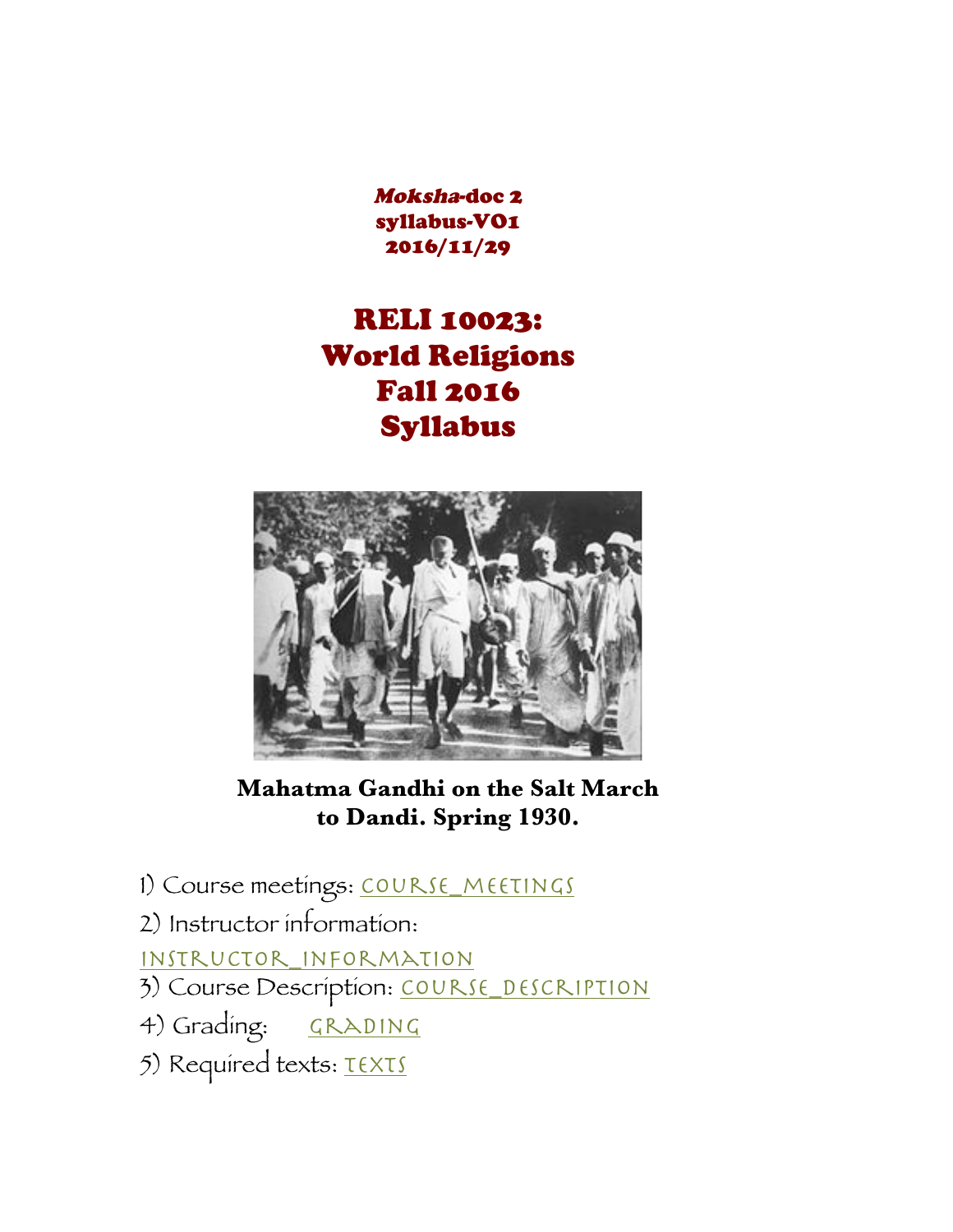6) Disability statement: DISABILITY\_STATEMENT 7) Academic misconduct: ACADEMIC\_MISCONDUCT

# 1) Course meetings: HEADING

MWF 10:00-10:50 a.m., Beasley 206

# 2) Instructor information: HEADING

Mark Dennis Office: Beasley 309 Office phone: 817-257-6441 E-mail: m.dennis@tcu.edu Office Hours: Monday: 1:00-2:00 p.m. Wednesday: 11:00 a.m.-noon Friday: 11:00 a.m.-noon

# 3) Course Description: HEADING

In fact, if I went back to college today, I think I would probably major in comparative religion because that's how integrated [religion] is in everything that we are working on and deciding and thinking about in life today.

–Secretary of State John Kerry, a political science major who graduated from Yale in 1966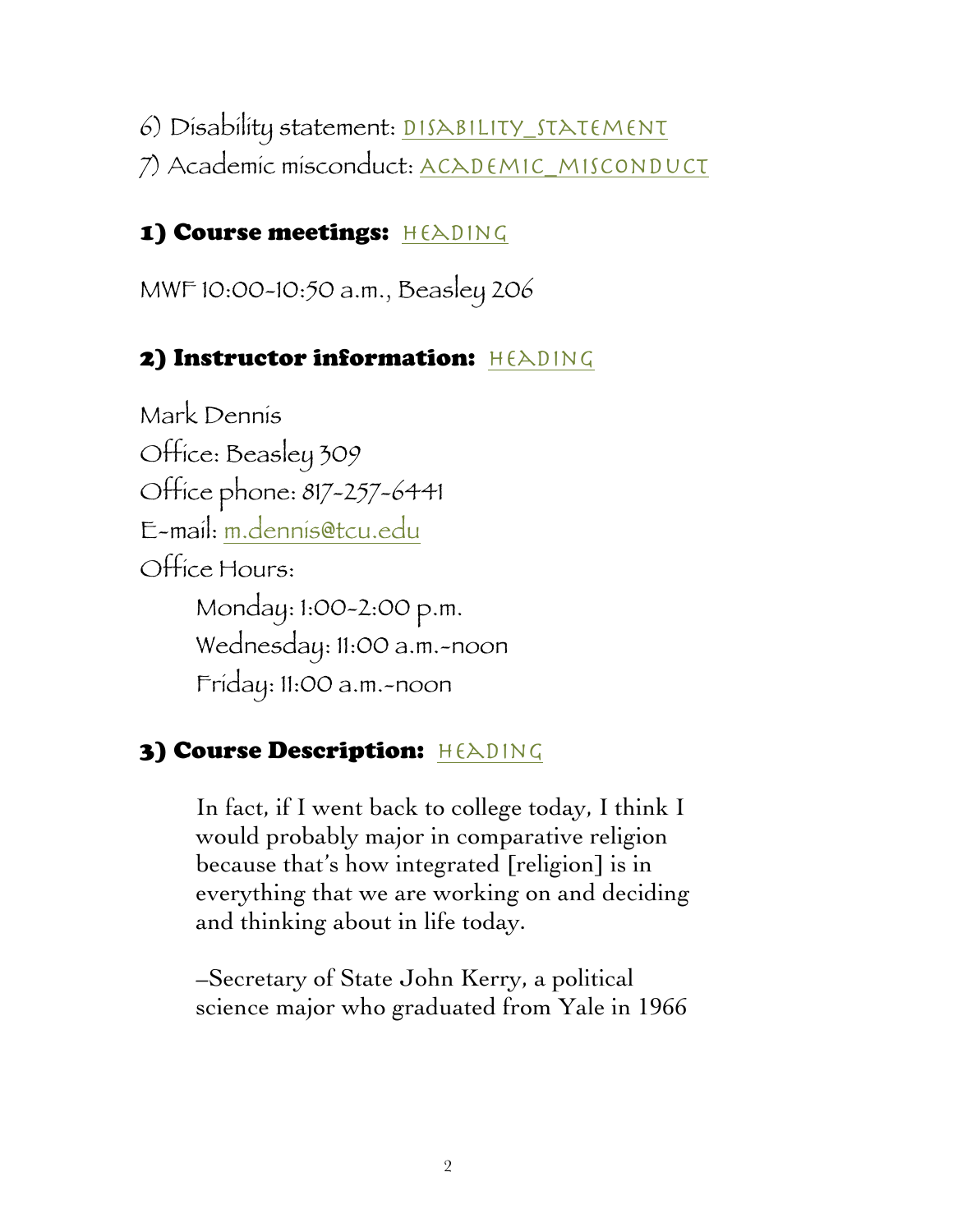This course offers an introduction to the teachings and histories of religious traditions mainly from Asia and the Middle East: Hinduism, Buddhism, and Sikhism from India, Confucianism and Daoism from China, and Islam from Saudi Arabia.

The course begins with a general discussion of the Humanities, critical thinking in the liberal arts, and theories of religion that will help us frame our discussion of these religions traditions. We will take up traditional liberal arts questions with particular relevance to religion: What does it mean to be human? What is the value of human life? How have religious teachings been used to justify both acts of selfsacrifice, compassion, and peace, but also to rationalize behavior that is selfish, intolerant, and, even, violent.

To address these questions, we will study theories of religion that address *alterity*, or "otherness," colonialism, religious and political freedom, as well as voice (who gets to speak in a particular society) and agency (who gets to act in that society). Indeed, *alterity* will be a central lens through which we will frame much of our discussion of these traditions over the semester. As part of our exploration of *alterity,* you will be asked to read one of four books that offer compelling domestic and international perspectives on this topic.

In our section on Daoism, Confucianism, and Buddhism, we will read Hermann Hesse's *Siddhartha*, a fascinating look at the teachings of the Buddha through the eyes of a Western novelist. We will also examine Buddhist mindfulness, meditation, and ethical practices through the lens of Contemplative Studies, an emerging and interdisciplinary academic discipline.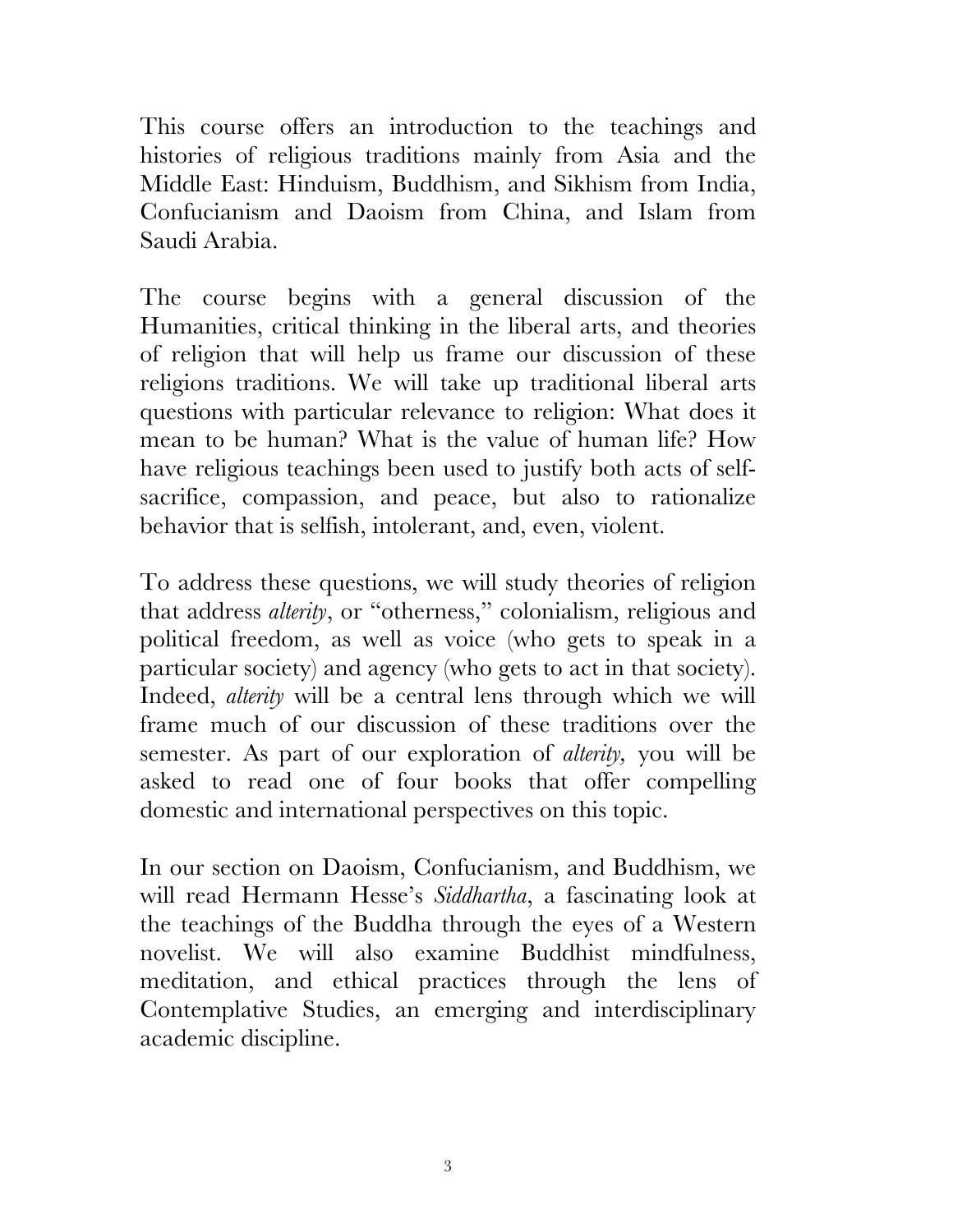In the Buddhism section, we will also take up Tibet, examining the Dalai Lama and the Tibetan diaspora, and a recent spate of self-immolations to protest Chinese oppression, and also Burma (also known as Myanmar), focusing on Nobel Laureate and Buddhist Aung San Suu Kyi. She is the popularly elected leader of the country who spent more than fifteen years under house arrest, but was released in November 2010 and her party, the National League for Democracy, won national elections held in November 2015.

There has been much news about the country lately as the military dictatorship has relaxed some of the harsh laws that restricted the rights of Burmese to freely assemble and speak. But international attention has also focused on attacks—some sanctioned by prominent Buddhists—against the Rohingya, a Muslim minority, many of whom live in the Western part of Burma that borders Bangladesh.

### heading

We will also consider modern-day Afghanistan. After discussing news coverage of the history and current war in Afghanistan, we will read *The Kite Runner*, which will serve as our literary introduction to the country and to the Taliban an Islamic fundamentalist group found in both Afghanistan and Pakistan. The novel will also serve as a poignant investigation of the topic of *alterity,* a key course theme, as revealed in the historical tensions between Sunni and Shia Muslims—the two primary sects of Islam.

Our investigation of Islam and recent conflicts with the West will draw on a previous TCU Common Reading on blasphemous art. We will use this material as the basis for a case study of religion and free speech, examining the cartoons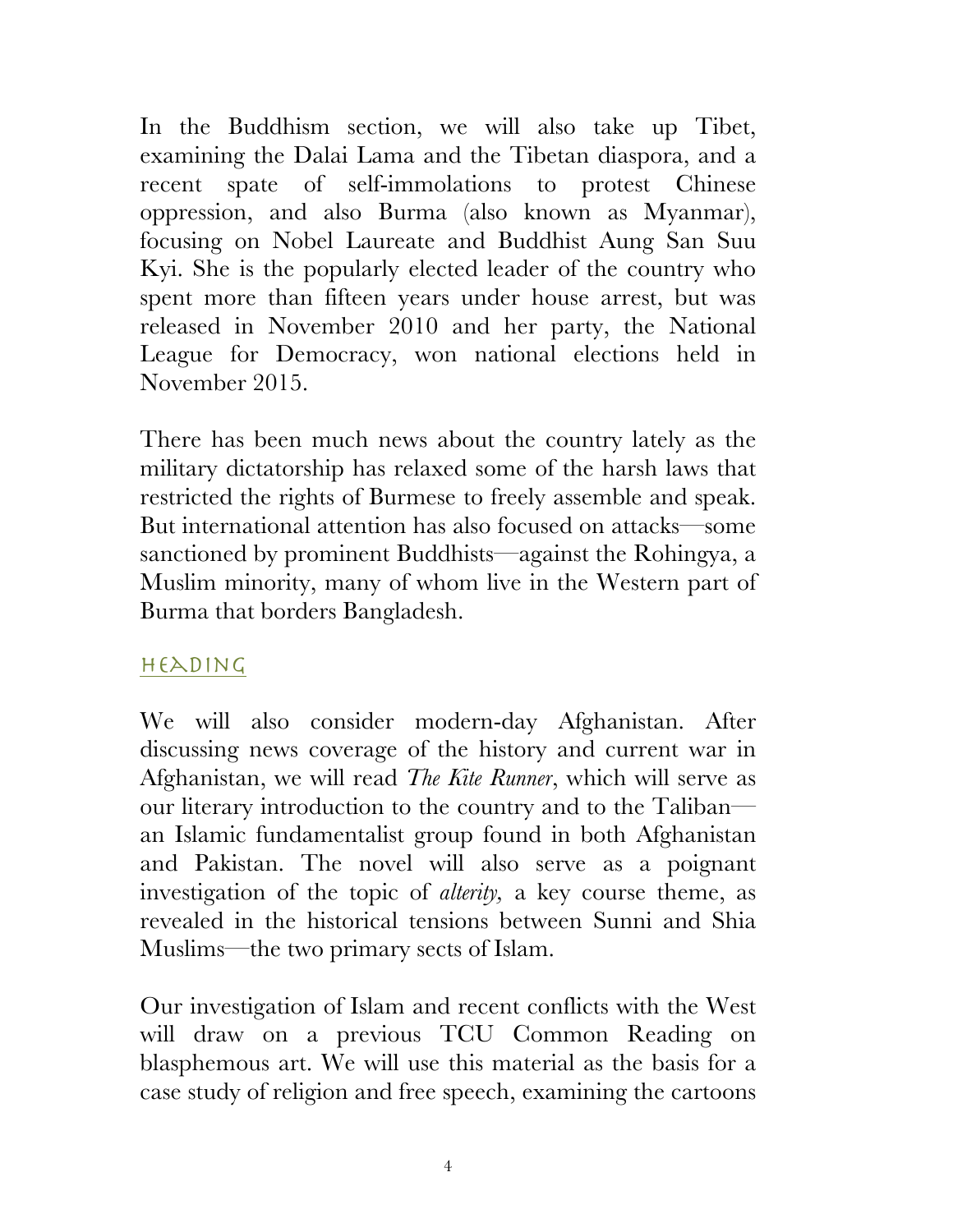published by a Danish newspaper of the Prophet Muhammad, *The New Yorker's* caricature of Barack and Michelle Obama as Muslim terrorists, and, most recently, the January 7, 2015 attack by Muslim terrorists on the French satirical newspaper *Charlie Hebdo*.

As we consider the connection between free speech and religion, we will touch upon other topical cases, such as the Westboro Baptist church, which has gained much attention because of its protests at the funerals of American soldiers killed in Iraq and Afghanistan. The church argued all the way to the Supreme Court that their right to protest was protected by the First Amendment; in an 8-1 decision, the Court decided the case—known as "Snyder v. Phelps"—in the church's favor.

 $H(EADING)$ 

We will also take up the Arab Spring as a case study of freedom of speech and thought in the Arab World. The Arab Spring uprisings began with the actions of Mohamed Bouazizi, a Tunisian street vendor who set himself on fire to protest the government's confiscation of his vegetable scale. His act of dissent ignited protests that quickly engulfed much of North Africa and the Middle East and that are fundamentally restructuring Arab societies: for example, Egypt's leader Hosni Mubarak was deposed after some thirty years of rule, and Libya's long-time authoritarian ruler Muammar Gaddafi was captured and executed by rebels. And since 2011, Syria has been in the news because the government, led by Bashar al-Assad, has violently cracked down on dissent. Current estimates put the number of dead at over 400,000 (April 23, 2016 estimate of the United Nations and the Arab League envoy to Syria).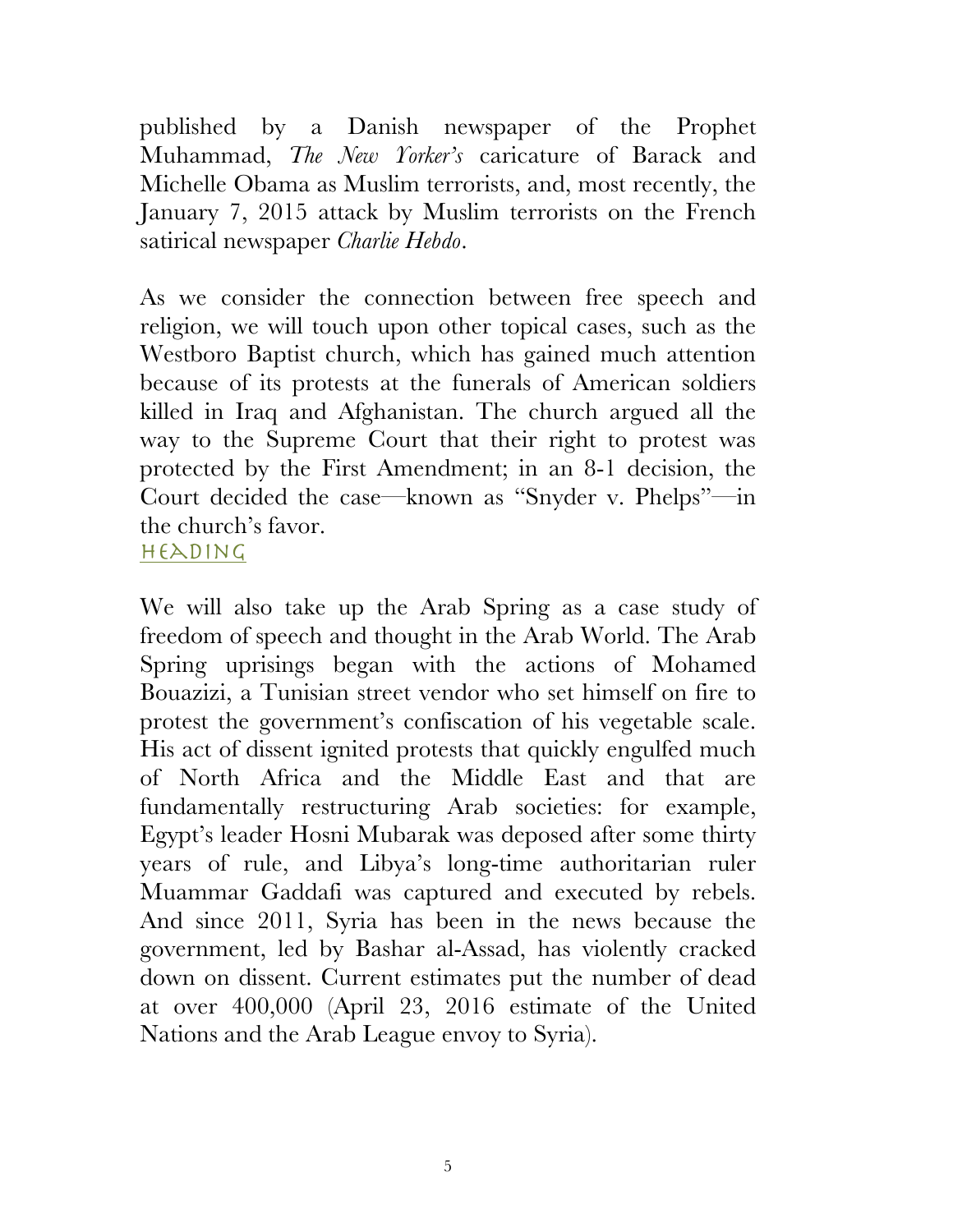The Syrian and Iraqi governments, in addition to the United States and its allies, have also been fighting the threat imposed by ISIS (also known as ISIL and Daesh), a brutally repressive fundamentalist group that seeks to re-establish the Islamic Caliphate in Syria and Iraq. It has planned or inspired a number of attacks, including the December 2, 2015 attack in San Bernardino, California, the June 12, 2016 shooting in the Pulse nightclub in Orlando, Florida, and the July 1, 2016 Gulshan attack in Dhaka, Bangladesh.

These and the other countries in which uprisings have occurred are predominantly Arab and Muslim—nations whose recent histories have been marked by the legacy of European colonialism, much as is the case, as we shall see, in the Indian subcontinent.

Indeed, Islam, Hinduism, Buddhism, and Sikhism will figure in the final case study of the semester, which examines the division, or "Partition," of the Indian subcontinent into India (predominantly Hindu) and Pakistan (predominantly Muslim) in 1947. We will study that history and examine the violence that has followed that division, including the Mumbai attacks of November 2008.

Together, this material is meant to help you hone your critical thinking skills by asking you to apply theoretical and historical data to a diverse set of case studies—case studies that illuminate the intersection of religion and culture suggested in the quotation from Secretary of State Kerry. Collectively, this material highlights the complex network of relations that religious traditions must navigate when seeking to harmonize regular calls to keep alive and relevant an original, authentic set of teachings, while dealing with the demands of particular histories and their attendant social and cultural norms.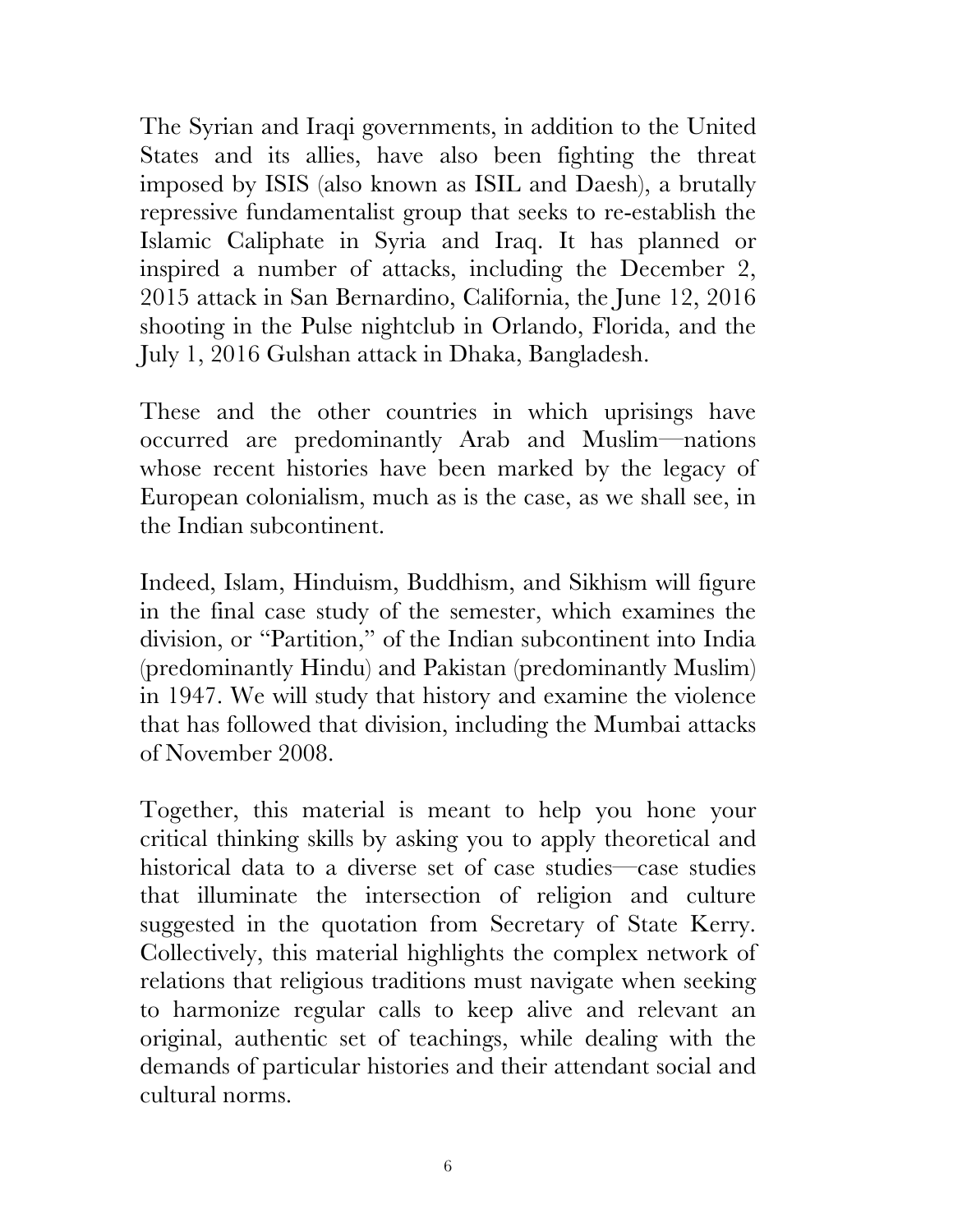If you find this material interesting, please speak to me about majoring or minoring in Religion.

# 4) Grading: HEADING

Please see "Grading information" on D2L Brightspace for a detailed breakdown of grading.

### a) Grading scale: HEADING

I will assign grades according to the scale and weighting system listed below.

| $\mathbf{A}$   | 93-100   | $\mathbf{C}$ :  | 73-76.99      |
|----------------|----------|-----------------|---------------|
| $A-$           | 90-92.99 | $C-$ :          | 70-72.99      |
| $B+$           | 87-89.99 | $\mathbf{D}+$ : | 67-69.99      |
| B              | 83-86.99 | $\mathbf{D}$ :  | 63-66.99      |
| $\mathbf{B}$ - | 80-82.99 | $\mathbf{D}$ -: | 60-62.99      |
| $C+$           | 77-79.99 | $\mathbf{F}$ :  | 59.99 & below |

| Individual <i>moksha</i> score | 25% |
|--------------------------------|-----|
| Quizzes                        | 30% |
| This I Believe paper           | 05% |
| <i>Siddhartha</i> paper        | 05% |
| Alterity paper                 | 10% |
| Buddhism paper                 | 05% |
| Kite Runner paper              | 10% |
| Final exam                     | 10% |

## 5) Texts: HEADING

i) Khaled Hosseini. *The Kite Runner* (Holt McDougal 2013).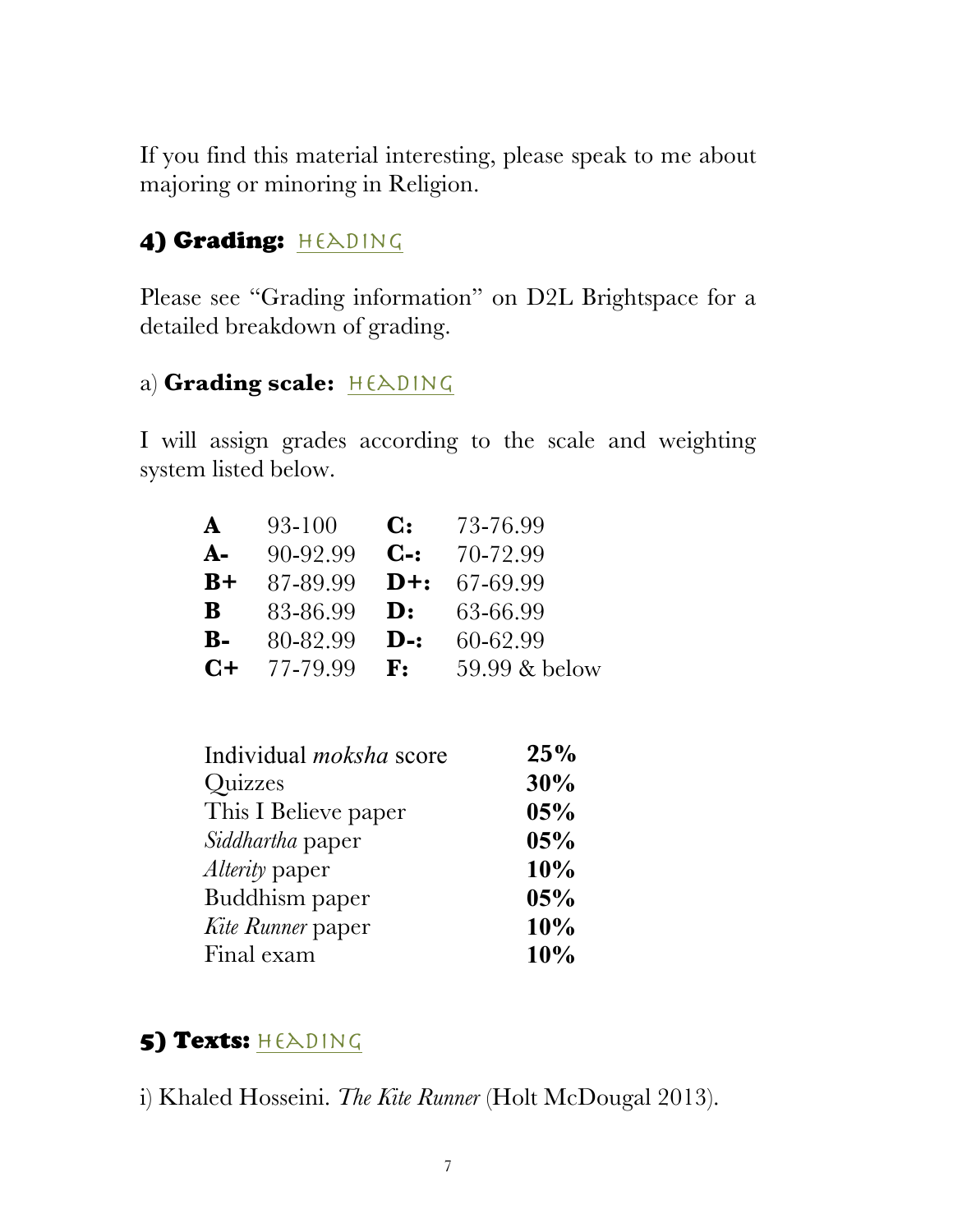ii) Stephen Prothero. *God is Not One: The Eight Rival Religions that Run the World* (HarperOne 2011).

iii) Embree, Ainslie T. *Defining a Nation: India on the Eve of Independence, 1945* (W. W. Norton & Co. 2014).

iv) Hesse, Hermann. *Siddhartha* (Barnes & Noble, 2007).

v) You will be asked to read one of the following four books:

Mulk Raj Anand. *Untouchable* (Penguin Classics Reprint, 2014).

Ta-Nehisi Coates. *Between the World and Me* (Spiegel & Grau (2015).

Janet Mock. *Redefining Realness: My Path to Womanhood, Identity, Love & So Much More* (Atria Books, 2014).

Malala Yousafzai and Christina Lamb. *I am Malala: The Girl Who Stood Up for Education and Was Shot by the Taliban* (Back Bay Books, 2015).

vi) There are a number of shorter readings that appear with a web address that can be found on the internet, while those listed as "Doc Sharing" can be found on D2l Brightspace.

vii) You will need to purchase an iClicker at the bookstore.

### 6) Disability Statement approved Fall 2007 by the Undergraduate Council and Revised Summer 2011:  $H(E)$ ing

### **Disabilities Statement:**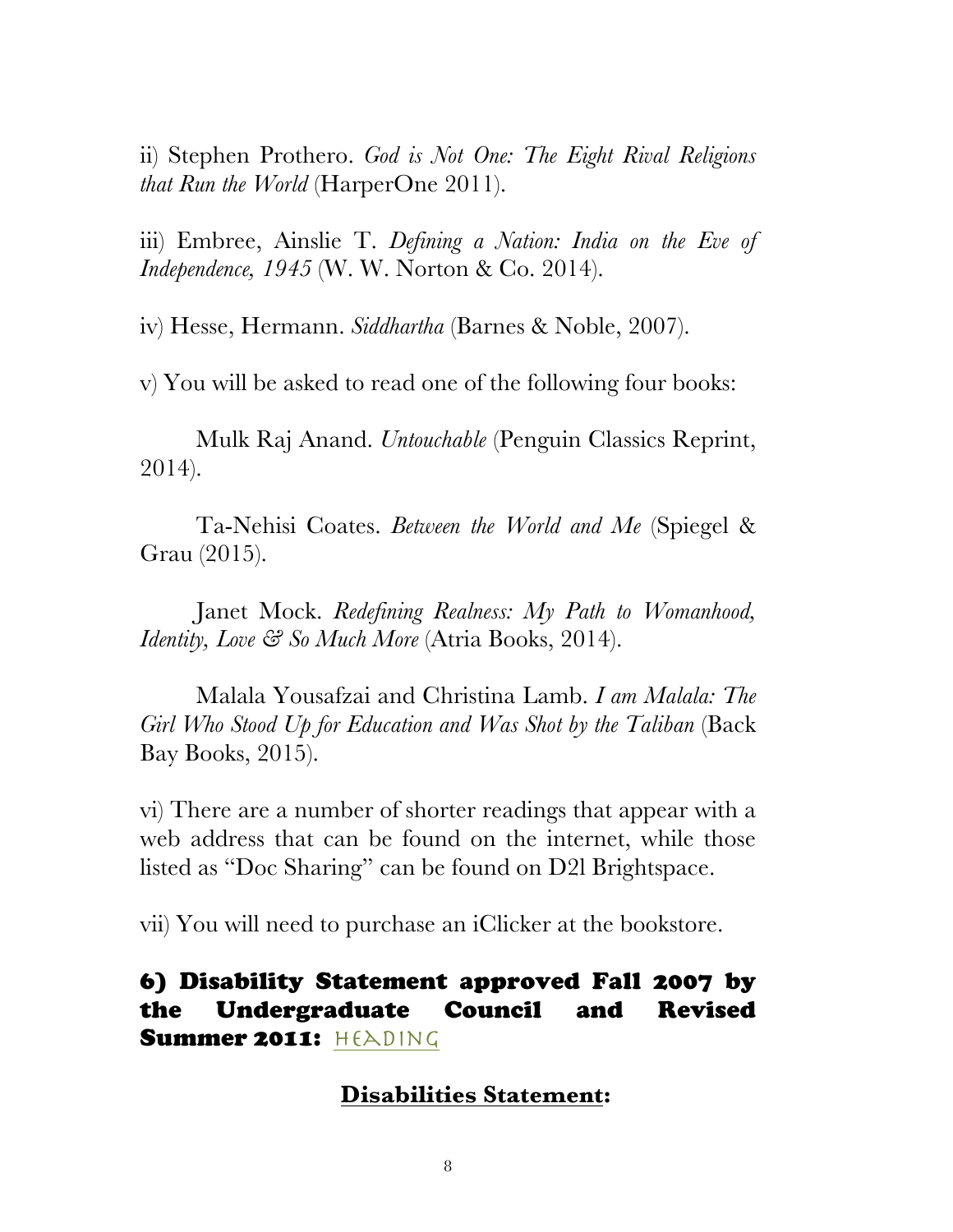Texas Christian University complies with the Americans with Disabilities Act and Section 504 of the Rehabilitation Act of 1973 regarding students with disabilities. Eligible students seeking accommodations should contact the Coordinator of Student Disabilities Services in the Center for Academic Services located in Sadler Hall, 1010. Accommodations are not retroactive, therefore, students should contact the Coordinator as soon as possible in the term for which they are seeking accommodations. Further information can be obtained from the Center for Academic Services, TCU Box 297710, Fort Worth, TX 76129, or at (817) 257-6567.

Adequate time must be allowed to arrange accommodations and accommodations are not retroactive; therefore, students should contact the Coordinator as soon as possible in the academic term for which they are seeking accommodations. *Each eligible student is responsible for presenting relevant, verifiable, professional documentation and/or assessment reports to the Coordinator*. Guidelines for documentation may be found at:

### http://www.acs.tcu.edu/disability\_docume ntation.asp

Students with emergency medical information or needing special arrangements in case a building must be evacuated should discuss this information with their instructor/professor as soon as possible.

# 7) Academic Misconduct:

heading

\*\*Academic Misconduct (Sec. 3.4 from the Student Handbook) –Any act that violates the academic integrity of the institution is considered academic misconduct. The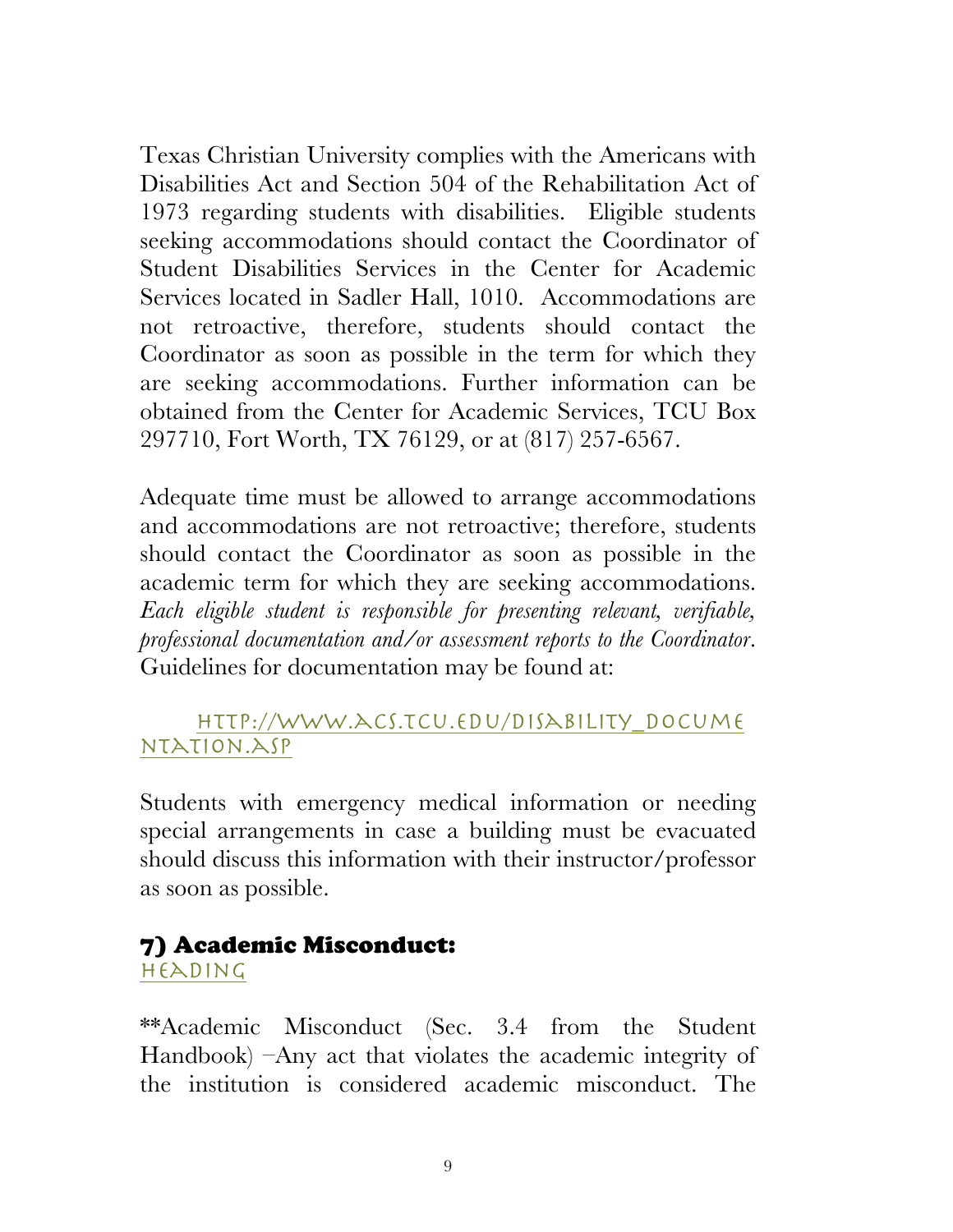procedures used to resolve suspected acts of academic misconduct are available in the offices of Academic Deans and the Office of Campus Life and are listed in detail in the Undergraduate Catalog (Student Policies>Academic Conduct Policy Details):

http://catalog.tcu.edu/2012-2013/undergraduate/1411.htm

Specific examples include, but are not limited to:

• **Cheating**: Copying from another student's test paper, laboratory report, other report, or computer files and listings; using, during any academic exercise, material and/or devices not authorized by the person in charge of the test; collaborating with or seeking aid from another student during a test or laboratory without permission; knowingly using, buying, selling, stealing, transporting, or soliciting in its entirety or in part, the contents of a test or other assignment unauthorized for release; substituting for another student or permitting another student to substitute for oneself.

**In this class, cheating also includes misusing the iClickers. If you click in for someone else you and the person for whom you clicked in will lose two 2 full grades from your final grade. For example, an A would become a C, and so on. No exceptions.**

• **Plagiarism**: The appropriation, theft, purchase or obtaining by any means another's work, and the unacknowledged submission or incorporation of that work as one's own offered for credit. Appropriation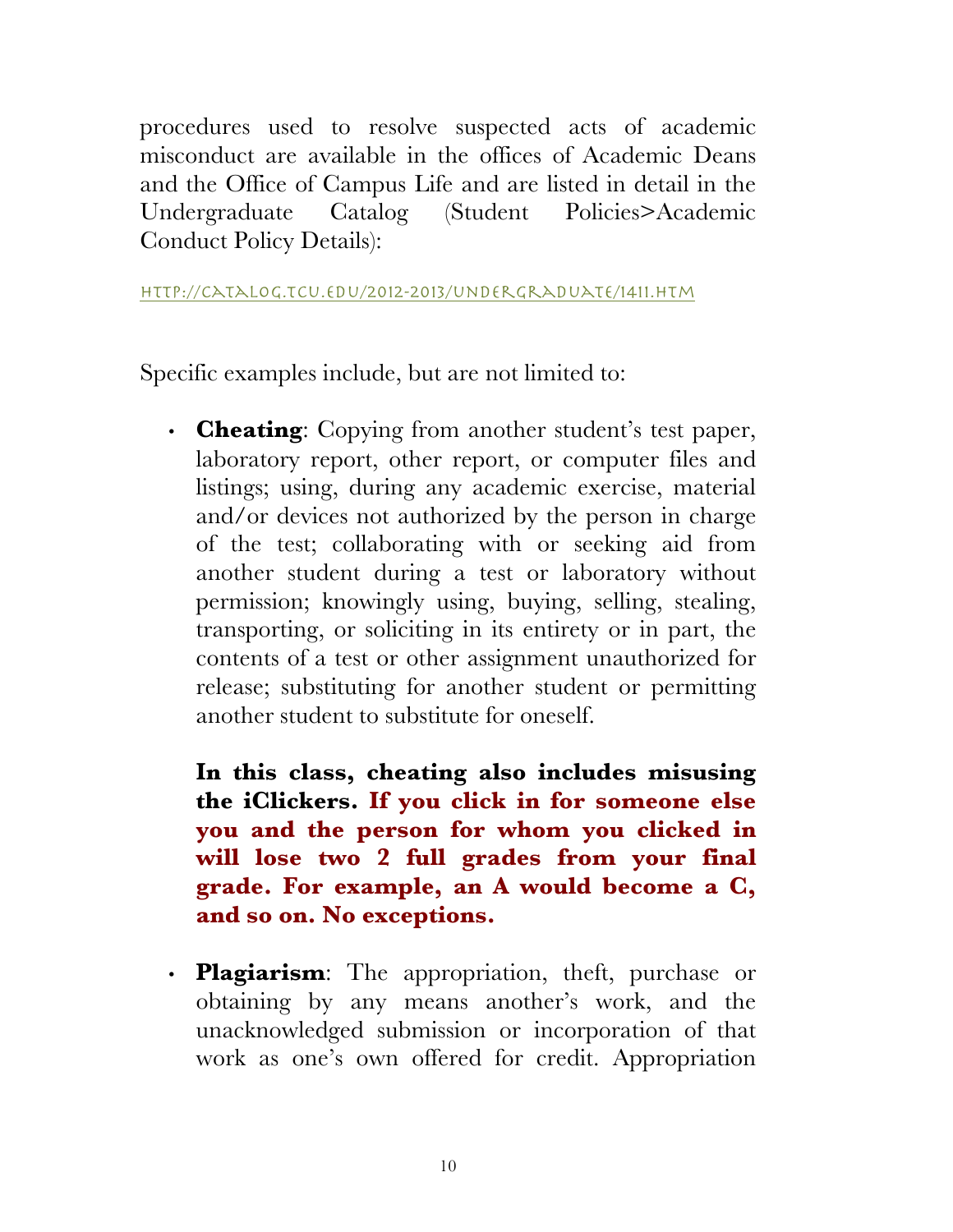includes the quoting or paraphrasing of another's work without giving credit therefore.

• **Collusion**: The unauthorized collaboration with another in preparing work offered for credit.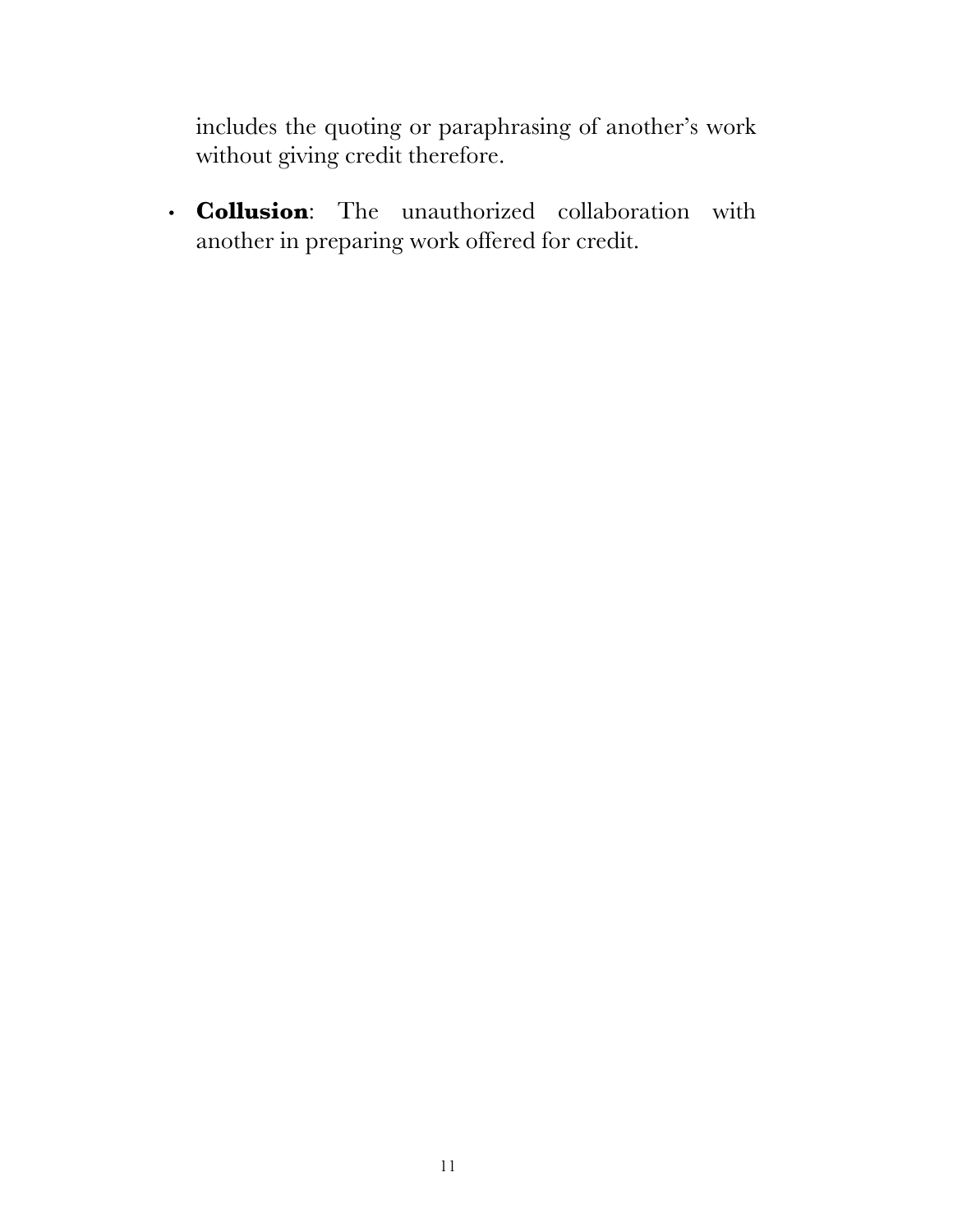Moksha-doc 3 grading information-VO1 2016/11/29

# RELI 10023: World Religions Fall 2016 Grading breakdown



**Muhammad Ali Jinnahfounder of Pakistan**

### Grading:

grading\_scale

grading\_distribution

attendance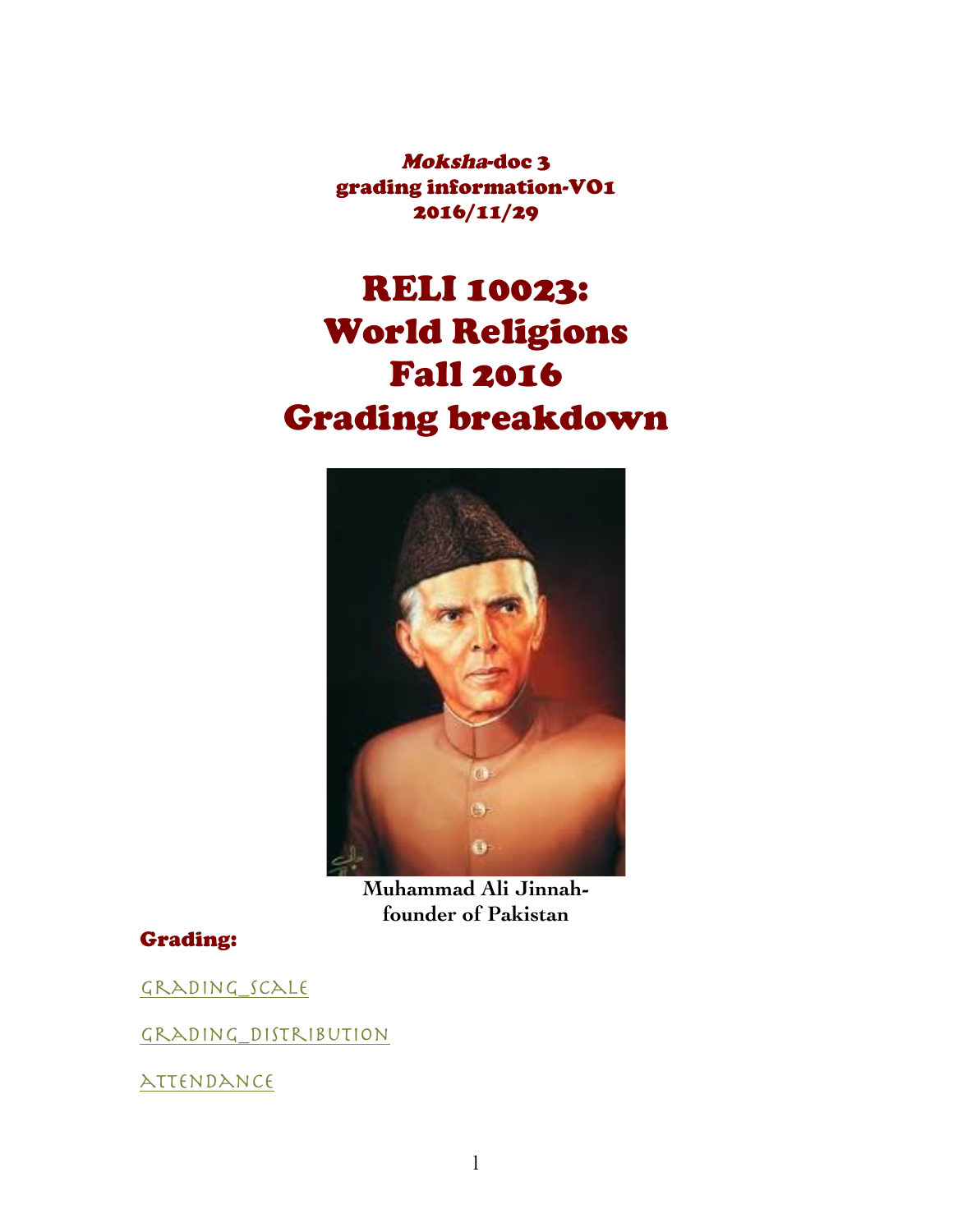moksha\_score

quizzes

Writing\_assignments

final\_exam

#### a) Grading scale: HEADING

I will assign grades according to the scale and weighting system listed below.

| A              | 93-100   | $\mathbf{C}$ :  | 73-76.99      |
|----------------|----------|-----------------|---------------|
| $A-$           | 90-92.99 | $C-$ :          | 70-72.99      |
| $B+$           | 87-89.99 | $D+$ :          | 67-69.99      |
| B              | 83-86.99 | $\mathbf{D}$ :  | 63-66.99      |
| $\mathbf{B}$ - | 80-82.99 | $\mathbf{D}$ -: | 60-62.99      |
| $C+$           | 77-79.99 | ${\bf F}$ :     | 59.99 & below |
|                |          |                 |               |

#### b) Grading distribution: HEADING

| Individual <i>moksha</i> score | 25% |
|--------------------------------|-----|
| Quizzes                        | 30% |
| This I Believe paper           | 05% |
| <i>Siddhartha</i> paper        | 05% |
| <i>Alterity</i> paper          | 10% |
| Buddhism paper                 | 05% |
| Kite Runner paper              | 10% |
| Final exam                     | 10% |

#### c) **Attendance:** HEADING

For each of the first three dates your name does not appear as present in the iClicker roster (this could be because you were absent, late, didn't have your iClicker, etc.), you will lose 1 individual *moksha* point. For the next three (numbers 4-6), you will lose 2 individual *moksha* points and 2 points from your final individual *moksha* score. For each time beginning with number 7,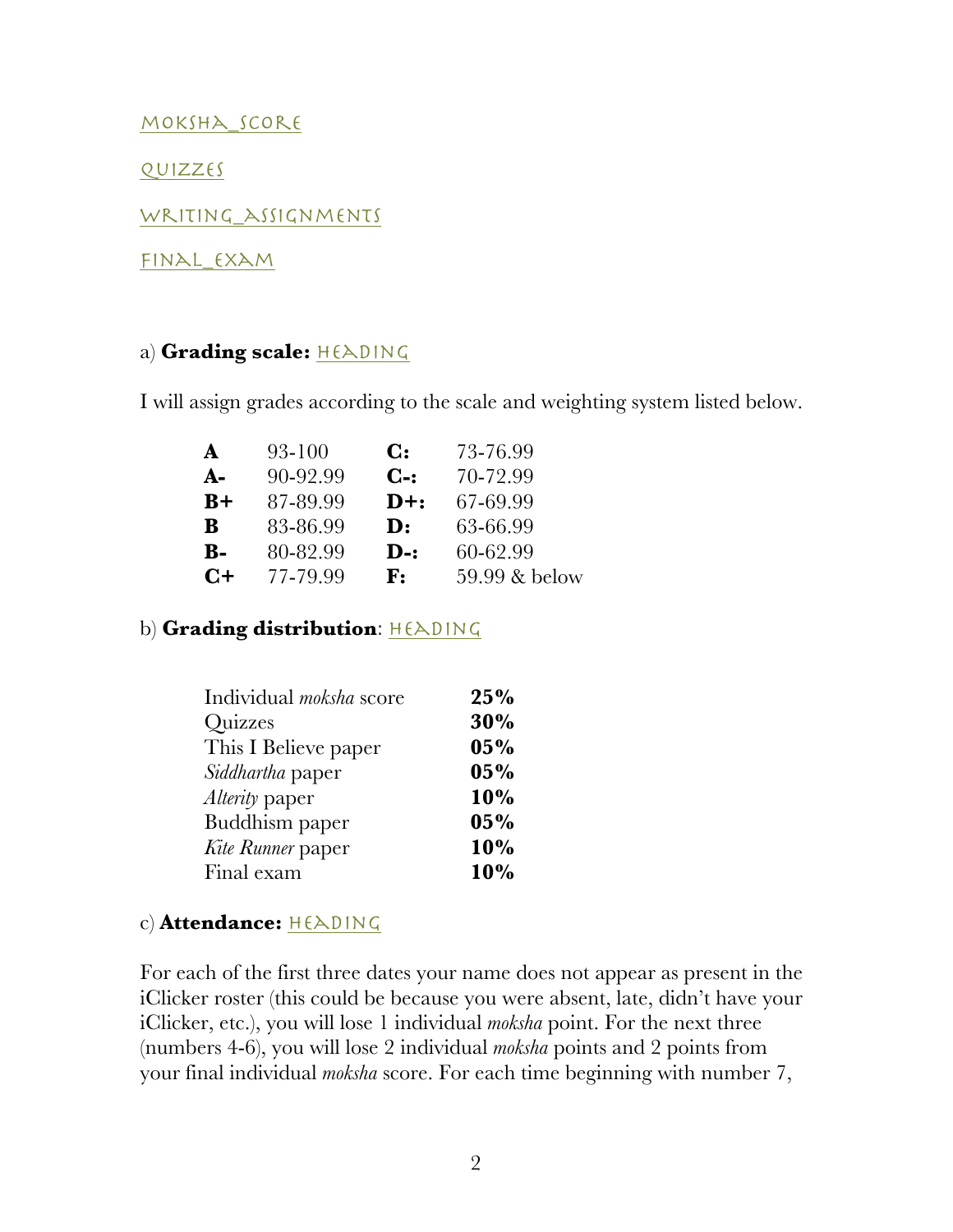you will lose 3 individual *moksha* points, 2 points from your final individual *moksha* score, and 2 points from your final grade.

**Note:** Any university excused absence does not count against you. That is, if your name appears in the roster I receive each week for students excused for university sanctioned events, you will not be penalized. But if you are traveling to a sporting event on the day of class, and you won't be leaving for that event more than one hour after class finishes, you won't be excused. Thus, if you are leaving at 3:00 p.m. you won't be excused since class finishes at 9:50 a.m.

#### d) Individual *Moksha* score: HEADING

**25% of your final grade** will be determined by your individual *moksha* **score** according to the following scale. The rules for the *moksha* game are available on D2L Brightspace.

| Top 4 scores:  | 100 |
|----------------|-----|
| Next 4 scores: | 95  |
| Next 4 scores: | 90  |
| Next 4 scores: | 85  |
| Next 4 scores: | 80  |
| Next 4 scores: | 75  |
| Next 4 scores: | 70  |
| Next 4 scores: | 65  |
| Next 4 scores: | 60  |
| Next 4 scores: | 55  |

### e) **Quizzes:** HEADING

There will also be daily **quizzes** on the assigned readings, videos, and so forth, which will count for **30% of your final grade**.

At the end of the semester, I will drop your lowest quiz score and then calculate your quiz grade as the average of all the remaining quizzes you have actually taken, not by the total number of quizzes. If there were 20 quizzes given and you took 18, then I would drop your lowest score and then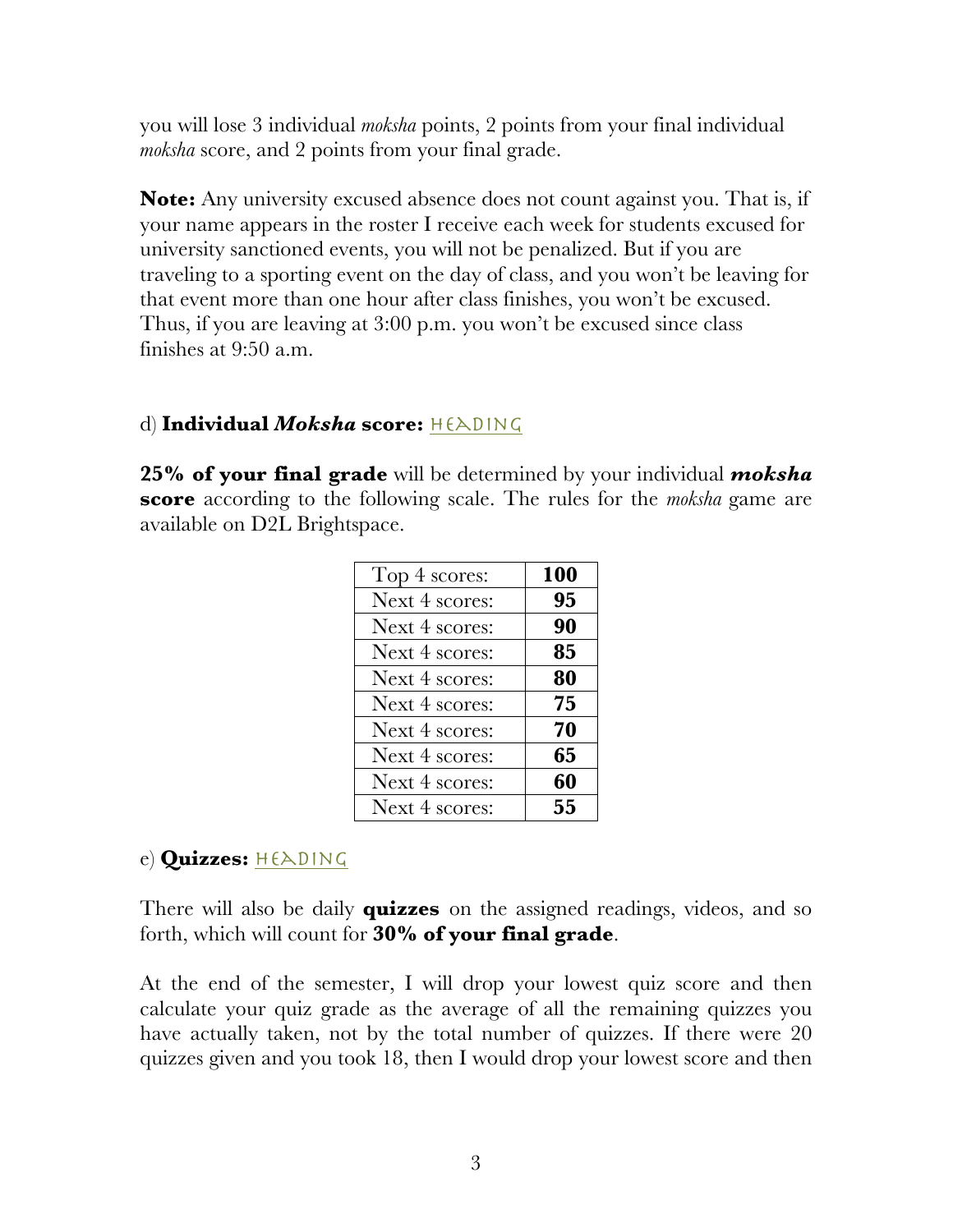divide your total number of remaining points by 17. If you received a total of 154 points and your lowest quiz was a 4, I would divide 150 by 17=88.24%.

Note that the percentage you see for your quiz grade in the D2L Brightspace grade book will not be exact because I do not know how many quizzes we will have during the semester. I may give two on some days. Each quiz will be given a weight of **1.5%**, but that percentage will be adjusted up or down at the end of the semester depending on the final tally. Remember also that the overall score you see in the grade book won't be exact. It will only reflect the things you've completed to date. heading

### g) Written Assignments: HEADING

You will complete four short written assignments over the term worth **35% of your final grade**. Instructions will be given for each in class and posted on D2L Brightspace. Make sure to submit the papers before class on the due date in the designated drop box. I will not accept paper copies. **You will lose 10 points out of 100 for each 24-hour period a paper is late.**

### h) **Final exam:** HEADING

The final exam will count for **10% of your final grade.** For the final, you will be asked to reflect on what you have learned over the semester. To do well on the final, you will need to engage in the sort of critical thinking we will practice throughout the semester. Thus, it won't be helpful to simply list facts—the Five Pillars of Islam or the Four Noble Truths of Buddhism. Rather, you should think of the broader questions we've taken up during the semester: the value of human life, *alterity*, religion and free speech, religion and violence, nature and function of language, and so on.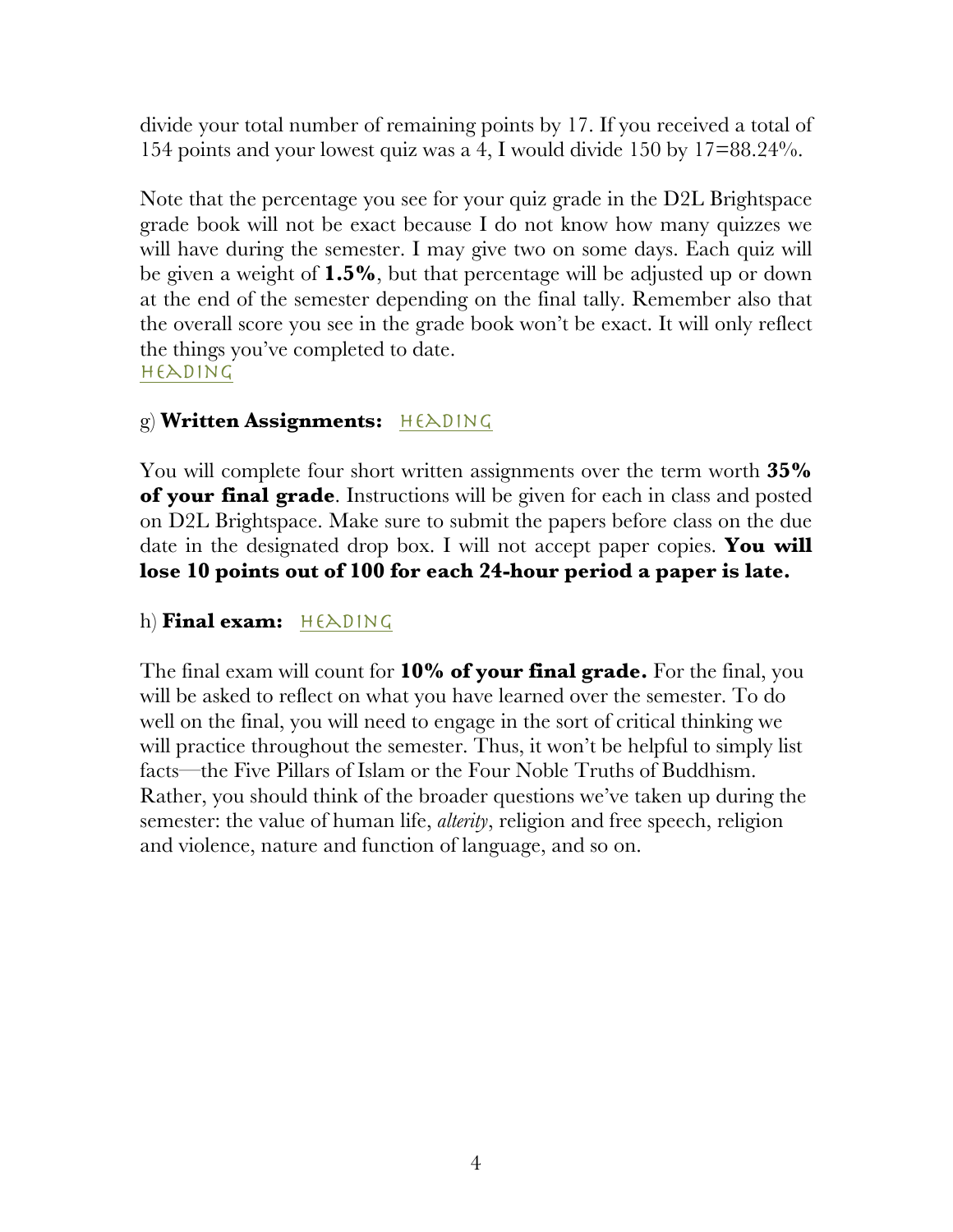Moksha-doc 4 Moksha rules-V01 2016/11/29

### RELI 10023-010

### World Religions

## Fall 2016

## Moksha Rules

**Dear You, I Saw that Coming, I am Surprised you didn't. Love Always, KARMA1**

## **The Objective of the Game**

Earn Good Karma points and avoid Bad Karma points. Your goal is to earn the most **Total Karma** points in the class. The number of Total Karma points you earn is determined by subtracting Bad Karma points earned from Good Karma points earned.

## **How To Earn Good Karma Points**

There are four ways to earn Good Karma points:

**Quiz Grades:** You will take a number of quizzes during the semester and can earn Good Karma points depending on how well you do on each quiz.

**Class Assignments Level 1:** You will complete a number of assignments during the semester that are worth 10% of your overall grade. You can earn Good Karma points for making good grades on each assignment.

 

<sup>&</sup>lt;sup>1</sup> Facebook: *Zen to Zany*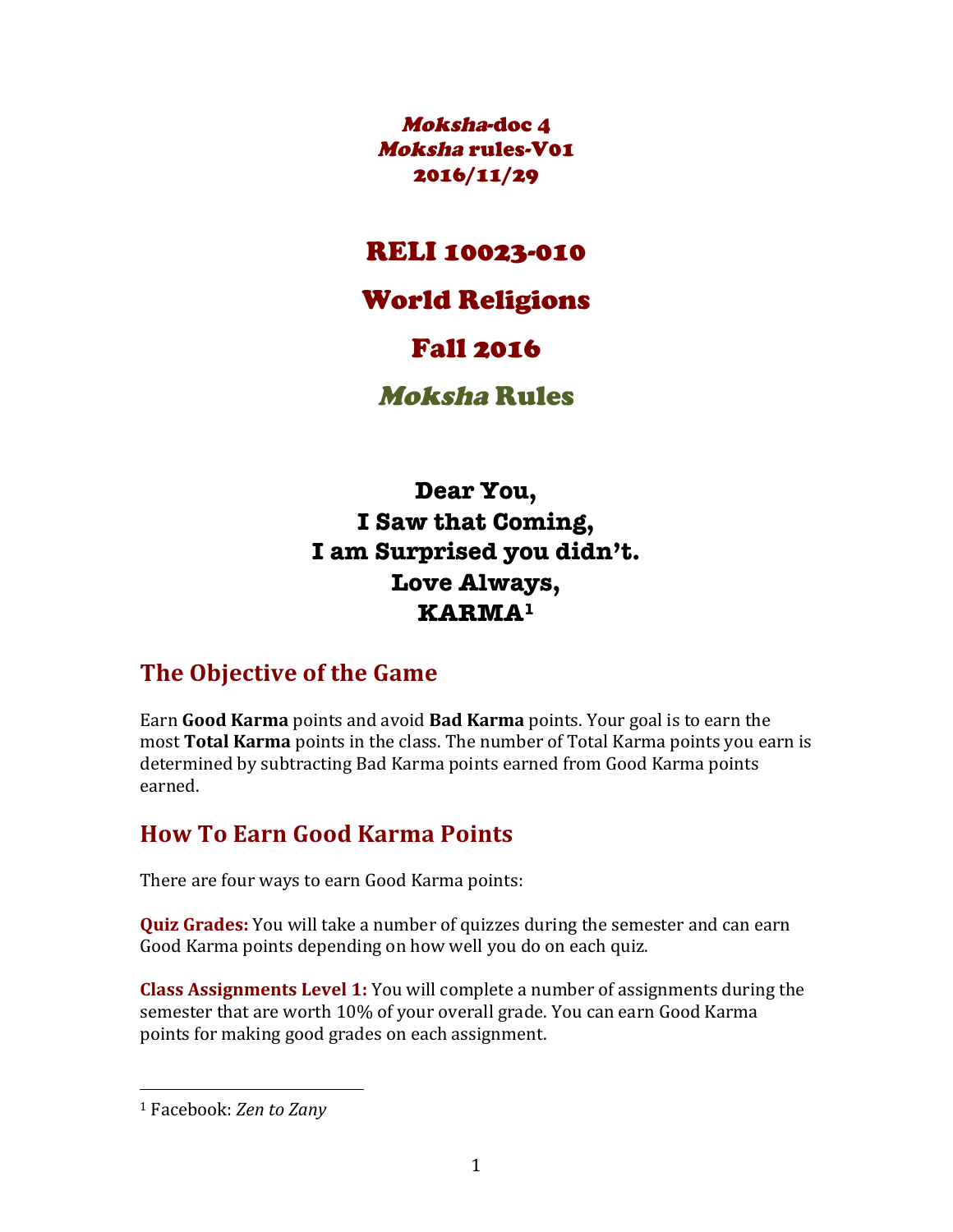**Class Assignments Level 2:** You will complete a number of assignments during the semester that are worth 5% of your overall grade. You can earn Good Karma points for making good grades on each assignment.

**Class Participation:** You can earn Good Karma points by actively participating in class.

| <b>Opportunity</b>          | <b>How Points are Determined</b>       | <b>Karma Points</b> |
|-----------------------------|----------------------------------------|---------------------|
| Quiz Grades                 | <b>Highest Grade</b>                   | 3 Points            |
|                             | Second Highest Grade                   | 2 Points            |
|                             | Third Highest Grade                    | 1 Point             |
| Class Assignments Level 1*  | Grade: 95 to 100                       | 16 Points           |
|                             | Grade: 90 to <95                       | 12 Points           |
|                             | Grade: 85 to <90                       | 8 Points            |
|                             | Grade: 80 to <85                       | 4 Points            |
| Class Assignments Level 2** | Grade: 95 to 100                       | 8 Points            |
|                             | Grade: 90 to <95                       | 6 Points            |
|                             | Grade: 85 to <90                       | 4 Points            |
|                             | Grade: $80$ to $<85$                   | 2 Points            |
| <b>Class Participation</b>  | <b>Exceptional Insightful Comments</b> | 3 Points            |
|                             | Very Good Insightful Comments          | 2 Points            |
|                             | <b>Good Insightful Comments</b>        | 1 Point             |

## **How to Avoid Bad Karma Points**

I will subtract Bad Karma points from your Good Karma points. Those points are determined by your behavior both in and, sometimes, out of class as follows:

#### **Device Distraction**

A device distraction is anything that causes you or your classmates to be distracted from the lecture and discussion in the class due to an electronic device. For example, if your cellphone is sitting on your desk and you get a text, it is not only distracting you, but to others in the class as well. A device includes your cell phone, tablet, computer, headphones, ear buds, calendar, or even your iClicker once it is no longer needed for the class. Basically, it is any device that prevents your being mindfully engaged in the class discussion. Use common sense in determining what this may include. The way you avoid getting Bad Karma points is to make sure any device is turned off and put away. Note: If it looks to me like your texting, you will lose the points, even if I cannot see your phone because you're sitting in a back row.

#### **Classroom Distraction**

A classroom distraction is anything that you might do that will prevent your classmates from being full engaged in the class discussion. Eating (gum chewing included), drinking, sleeping, doodling in a notebook, studying for another class,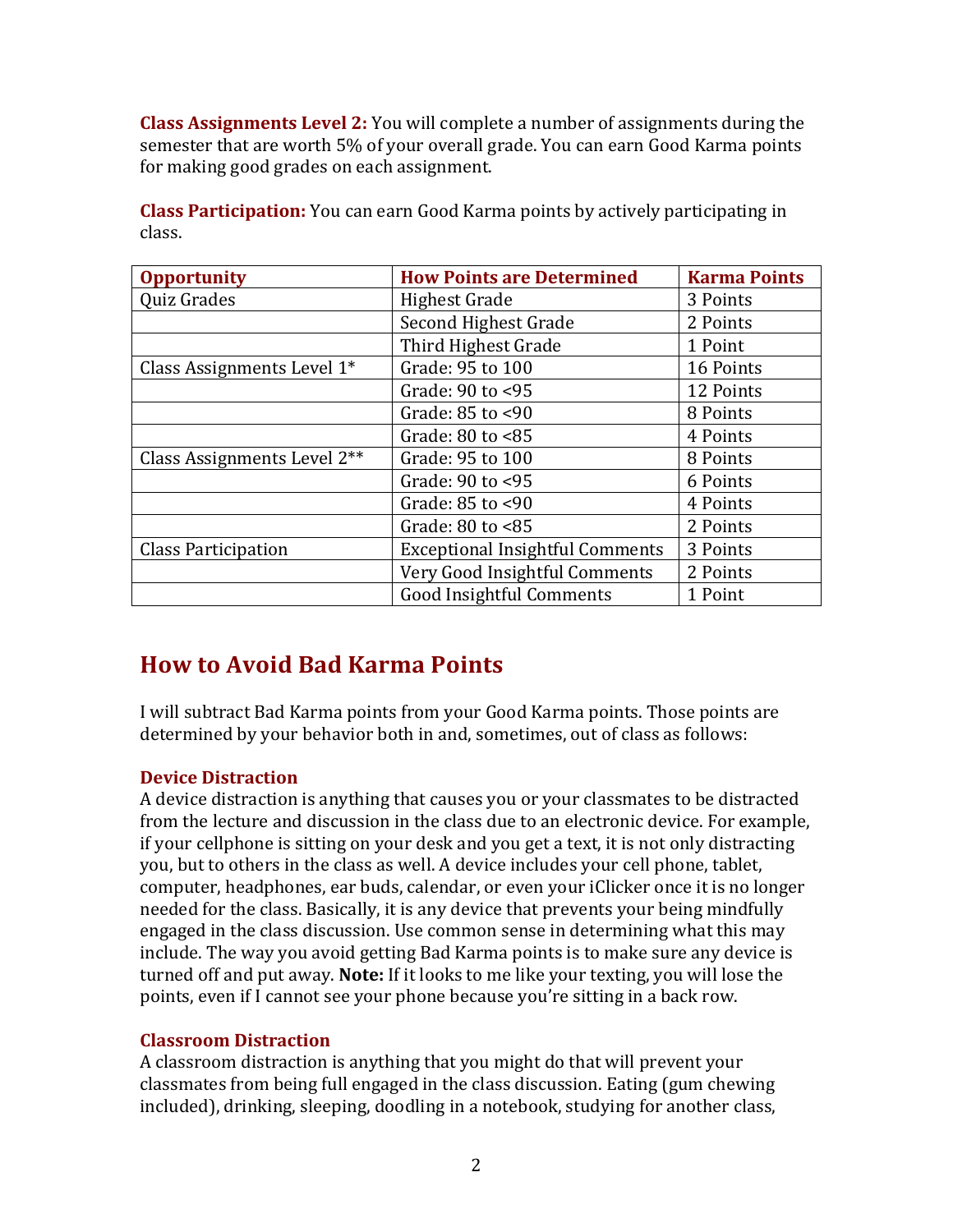reading a novel, putting your feet on someone else's chair, chatting with a classmate, talking out loud to yourself, or anything other than being completely engaged in the discussion is not conducive to an optimum classroom experience. Once again, use common sense when deciding what may be distracting. For example, if you are audibly groaning, snickering, or using your pencils to beat out a rhythm to that song you can't get out of your head during a discussion, you can be sure this will be considered classroom distraction. The way to avoid getting Bad Karma points is to make sure your desk is clear and that you are completely engaged in the day's discussion. You will not need to take notes so your desk should be completely empty.

#### **Common Classroom Courtesy Infraction**

Not being courteous to your instructor or your classmates and using your devices in class is not only distracting, it is simply rude. This category refers to those common courtesies of which we should all be aware. This includes wearing hats or hoods in class, not sitting in your assigned place in the class, asking me or anyone else in class for information which we have discussed in class and is readily available on D2L Brightspace, or packing up and leaving early. In the case of packing up early, I will set an audible alarm for one minute before the class ends. You may begin packing up once the alarm sounds and I will wrap up what I am saying within 60 seconds. Once again, use common sense in determining what common courtesy is. For example, if you decide to turn your chair to face out of the window during the lecture and discussion, you can be assured it will be considered as not practicing common courtesy.

#### **Attendance**

Being absent, late, or coming to class on time without your iClicker all have the same result. Your name will not appear in my iClicker roster for the day. These are all considered attendance infractions. Please note that there are mitigating circumstances defined in the attendance policy (see the grading document on D2L Brightspace) that may excuse an attendance infraction. These include being a member of a sports team, but do not include an illness, doctors appointment, and so on.

#### **Email Courtesy**

Email communication is an important part of our culture. It is an extension of letter writing—yet much of the standard etiquette of letter writing has not yet been taught to an entire generation. This category of Karma Points was developed to promote email courtesy. 

Whenever you send me an email about the class it needs to be written in the following basic format.

#### *A. Include a subject heading*

In the subject heading you should write "WR-last name, first name-issue." Examples: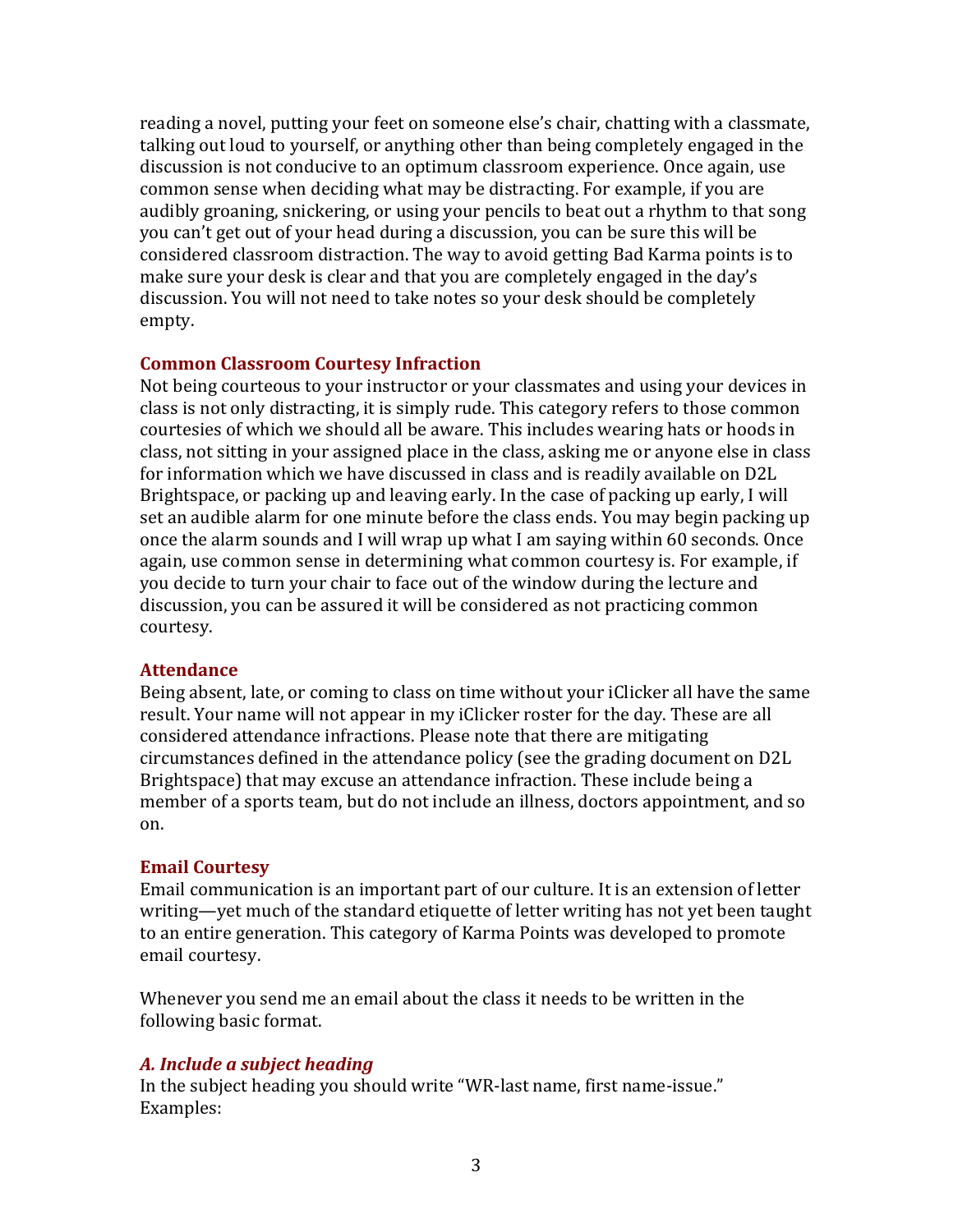WR-Smith, Emily-missing class WR-Nixon, William-question on syllabus

#### *B. Include the date*

Acceptable formats: Sept. 3, 2015 September 3, 2015 9/3/15

#### *C. Use a proper greeting*

Proper: *Dear Mark* or *Hi Mark* (I prefer one of these two), *Hi/Dear Professor Dennis*, or *Hi/Dear Dr. Dennis*.

Improper: *Hi, Hello, Yo, or any other greeting that does not use my name.* 

#### *Dear Mr. Dennis*

"Mr." is generally used for male teachers in high school, middle school, and elementary school.

If we are having an ongoing conversation about a single topic, you only need to include the greeting in the first message. If you do not respond to an email message from me within 24 hours, you will also lose a point.

#### *D. Write a clear message*

Write your message in concise, grammatically correct English; don't use abbreviations, emoticons, or other communication that may not be clear. Any errors in the body of your message listed in the Rules for Written Work on e-College is also not acceptable. You won't lose additional points for the same error in a single message.

#### *E. Sign-off with your name*

Conclude your emails with a proper sign-off. Examples:

*Thank you, (Your Name)*

*Best, (Your Name)*

For suggestions of good sign offs, visit: http://www.forbes.com/sites/susanadams/2014/10/08/89-ways-to-sign-off-onan-email/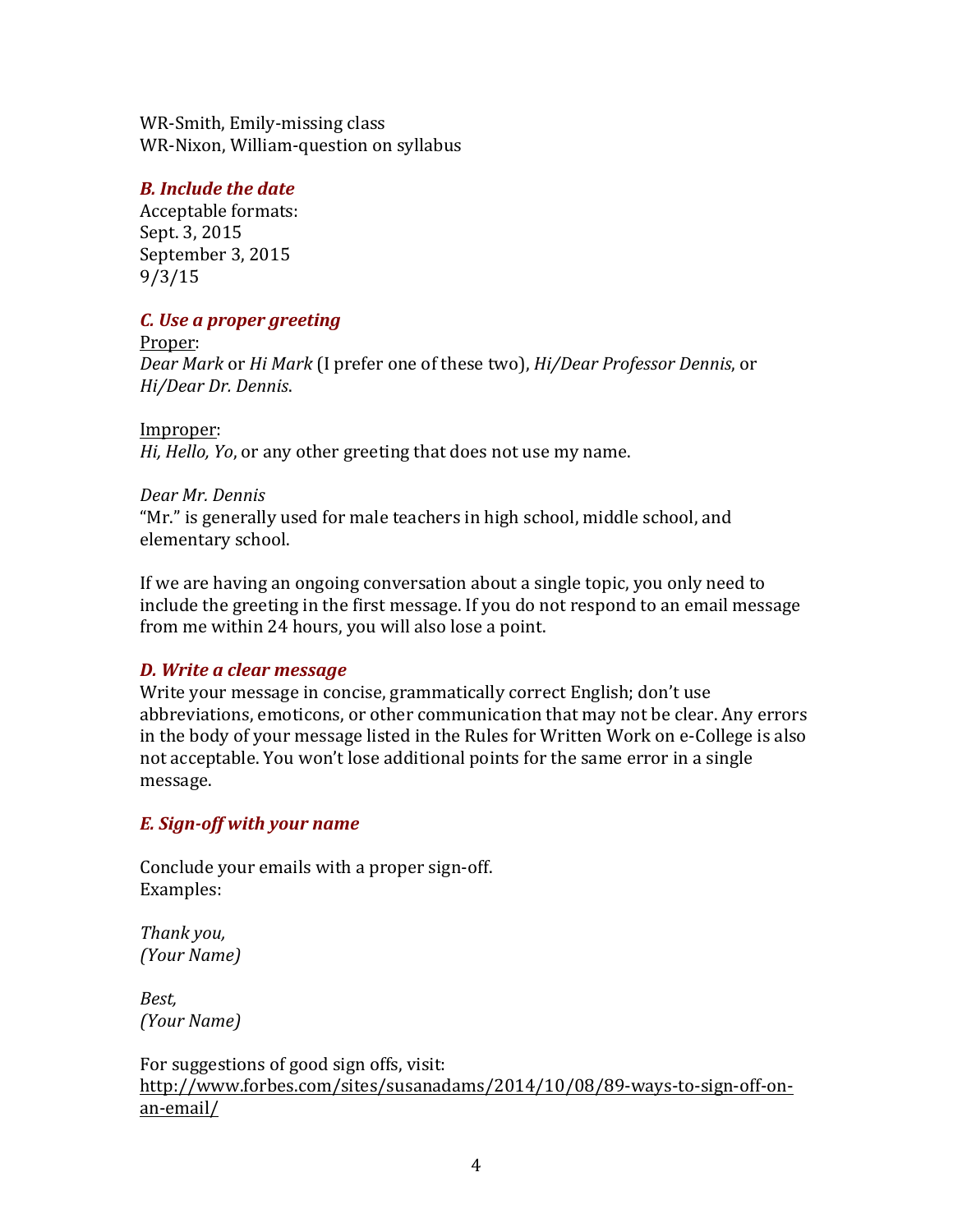#### **Verbal Greetings**

If you see me outside class, you also need to use a proper greeting. Hi Mark, Hi Professor Dennis, and Hi Dr. Dennis are all acceptable. If you don't use one, you'll lose a point. If I don't use your name after the second week of class (it will take me some time to learn all your names), you'll get a point if you remind me via email. If you see me and are uncomfortable using my name, look down and pretend you don't see me.

| <b>Behavior</b>                             | <b>How Points are Determined</b>            |
|---------------------------------------------|---------------------------------------------|
| <b>Device Distraction</b>                   | -1 Point                                    |
| <b>Classroom Distraction</b>                | -1 Point                                    |
| <b>Common Courtesy</b>                      | -1 Point                                    |
| 2 <sup>nd</sup> Infraction of the same type | -2 Points                                   |
| 3 <sup>rd</sup> Infraction of the same type | -4 Points                                   |
| 4 <sup>th</sup> Infraction of the same type | -8 Points                                   |
| 5 <sup>th</sup> Infraction of the same type | -16 Points                                  |
| <b>Each Subsequent Infraction</b>           | Double the total negative points            |
| <b>Attendance Infractions: 1-3</b>          | -1 point for each attendance infraction     |
| Attendance Infractions: 4-6                 | -2 points and a 2% reduction in your total  |
|                                             | Karma score for each attendance infraction  |
| Attendance Infractions: ≥7                  | -3 points, 2% reduction in your total Karma |
|                                             | score, 2% from final grade for each         |
|                                             | attendance infraction                       |
| <b>Email Courtesy</b>                       | -1 Point                                    |
| <b>Verbal Greetings</b>                     | -1 Point                                    |

### **BONUS: Team Activities**

**Team Activity:** You will be assigned to a team of 3 or 4 members. A number of team activities will take place throughout the semester. Team activities will earn each team a certain number of *Team Points*. These team points do not affect your Total Karma Points, but they will affect your final grade. Students have been able to raise their final grade in the course by as much as half a grade by belonging to a winning team. 

Activities may include presentations, debates, and other challenges. After each activity, each team will be awarded a certain number of team points depending on whether they come in first, second, third, fourth and so on. For example, first place might earn 20 team points, while second place earns 18 team points, third place earns 16 points, fourth place earns 14 points and so on.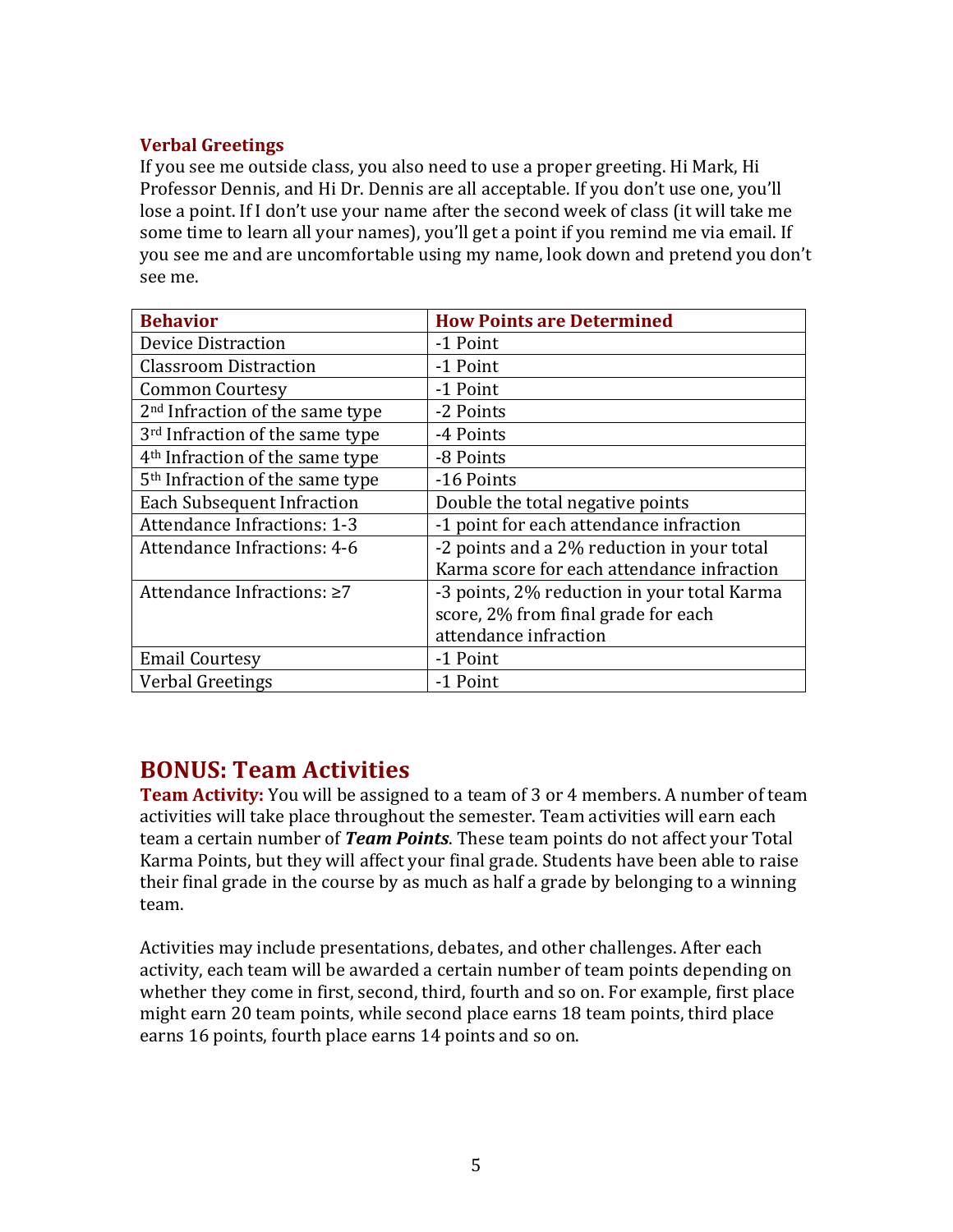After all Team Activities are complete, the teams will be ranked from first to last based on the total number of Team Points each team has earned. I will post the *Moksha* scoreboard each week with the individual leaders and team standings.

At the end of the semester, each team member will have his or her Quiz Grade (worth 25% of your overall grade) raised by a certain percentage depending on how high his or her team was ranked. The grade will never be lowered by the team performance. Your Quiz Grade will be raised according to the following scale:

1st Place: 5 Percentage Points 2<sup>nd</sup> Place: 4.5 Percentage Points 3<sup>rd</sup> Place: 4 Percentage Points 4th Place: 3.5 Percentage Points 5<sup>th</sup> Place: 3 Percentage Points 6th Place: 2.5 Percentage Points 7th Place: 2 Percentage Point 8<sup>th</sup> Place: 1.5 Percentage Point 9th Place: 1 Percentage Point 10<sup>th</sup> Place: .5 Percentage Points

For example, if your team came in first place and you had a Quiz Average of 89, your final Quiz Average would be raised by 4 percentage points to a 93.

#### Losing The **Ouiz Bonus**

While being on a team the entire semester ensures your final Quiz Grade will be raised at least by .5 of a percentage point, it is possible to lose the bonus points if you are removed from your team.

A student is removed from a team and loses the team bonus points if the following occurs: 

A. If students engage in the same Device Distraction, Classroom Distraction, or Common Courtesy Infraction behavior three times, they will be removed from their team. For example, if a student uses his or her cell phone three times during class, he or she will be removed from the team.

B. If the student accumulates a total of **-10 Bad Karma** points from any combination of Bad Karma activities, the student will be removed from the team.

## **Total Karma Points and Your Grade**

Based on the Total Karma points you earn, you will be given a grade. The grade is worth 25% of vour overall course grade. Your grade will be based on how high your score is and how you rank in the class. For example, the highest five scores are ranked in the top five and will earn a 100, and so on.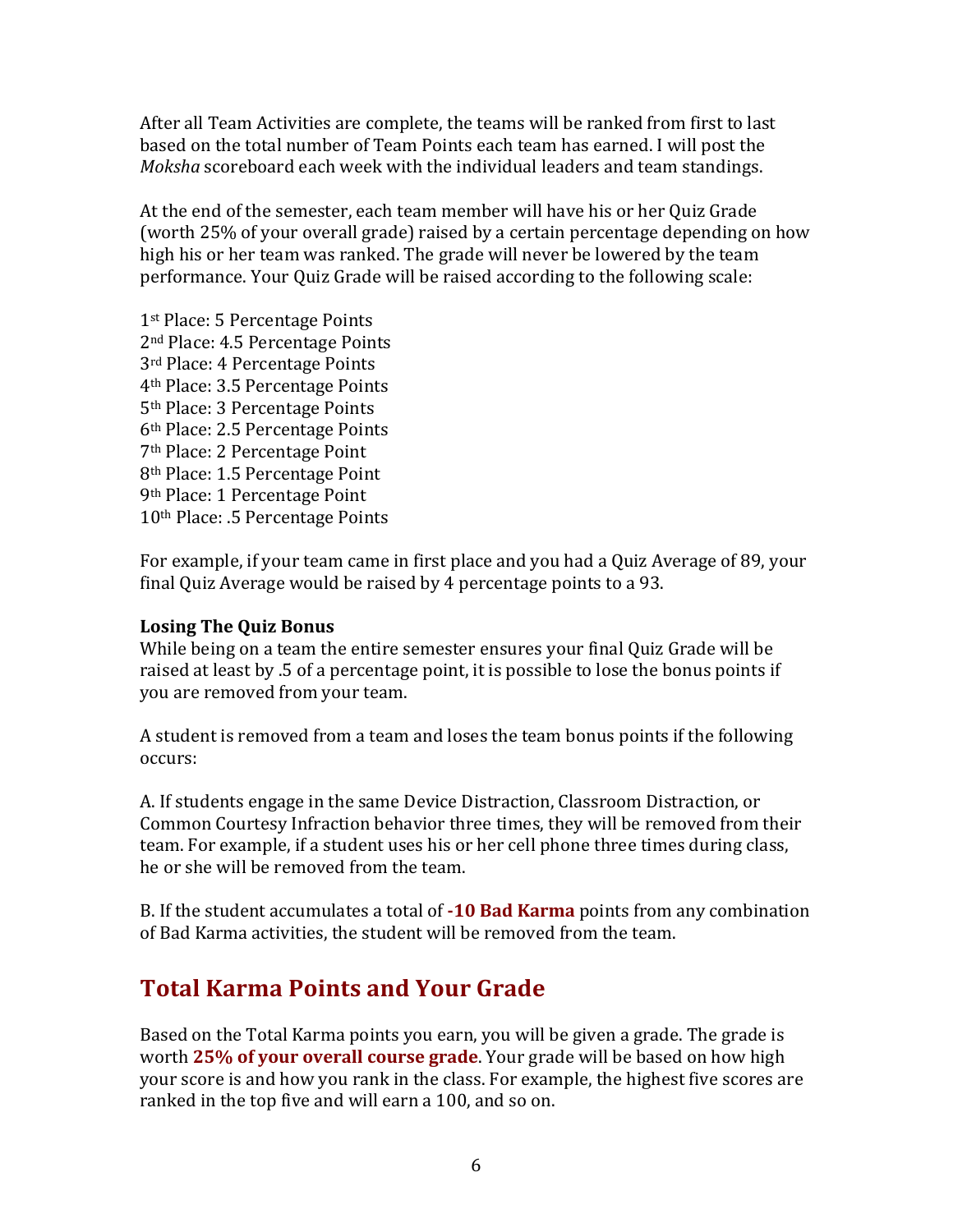Karma Grades are determined as follows (I reserve the right to raise the lowest score at the end of the semester):

| <b>TOTAL KARMA POINTS</b> | <b>GRADE</b> |
|---------------------------|--------------|
| Top $4(1-4)$              | 100          |
| Second 4 (5-8)            | 95           |
| Third 4 (9-12)            | 90           |
| Fourth 4 (13-16)          | 85           |
| Last 4 (17-20)            | 80           |
| Top 4 (21-24)             | 75           |
| Second 4 (25-28)          | 70           |
| Third 4 (29-32)           | 65           |
| Fourth 4 (33-36)          | 60           |
| Last 4 (37-40)            | 55           |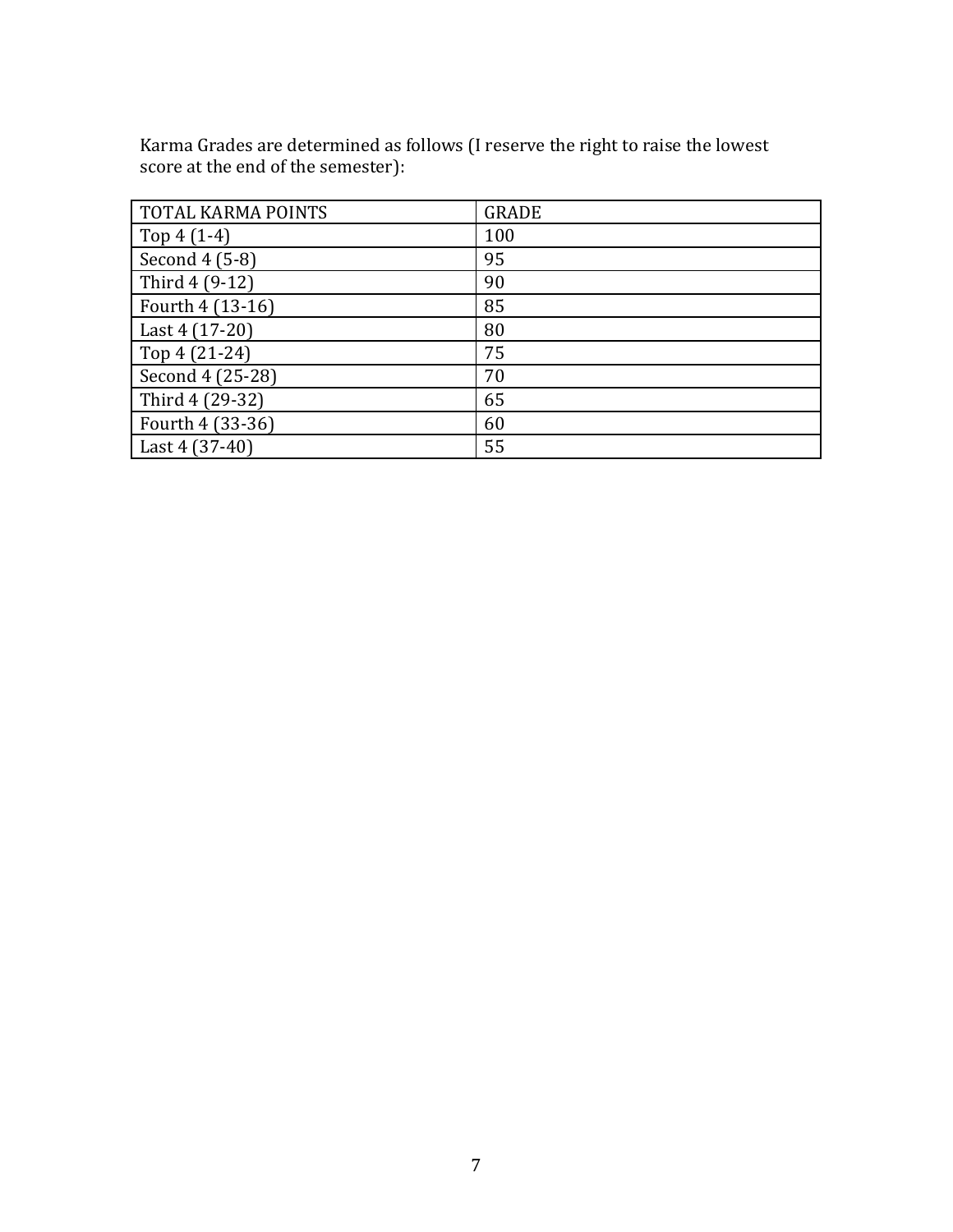### Moksha-doc 5 Class roster and teams-V01 2016/11/29

#### Part I: Class list

Abadi, Ibrahim Brown, Jasmine Campbell, Darius Jackson, Donna Lawrence, Madeleine Lewis, Diane Li, Min Mackay, Frank Marshall, Trevon Nakamura, Shoichi Newman, Warren Turner, Mary

#### Part II: Team names and icons

**Careful Cows Entranced Elephants Magnificent Monkeys Prescient Pandas**



Abadi, Ibrahim Brown, Jasmine Campbell, Darius

#### **Entranced Elephants**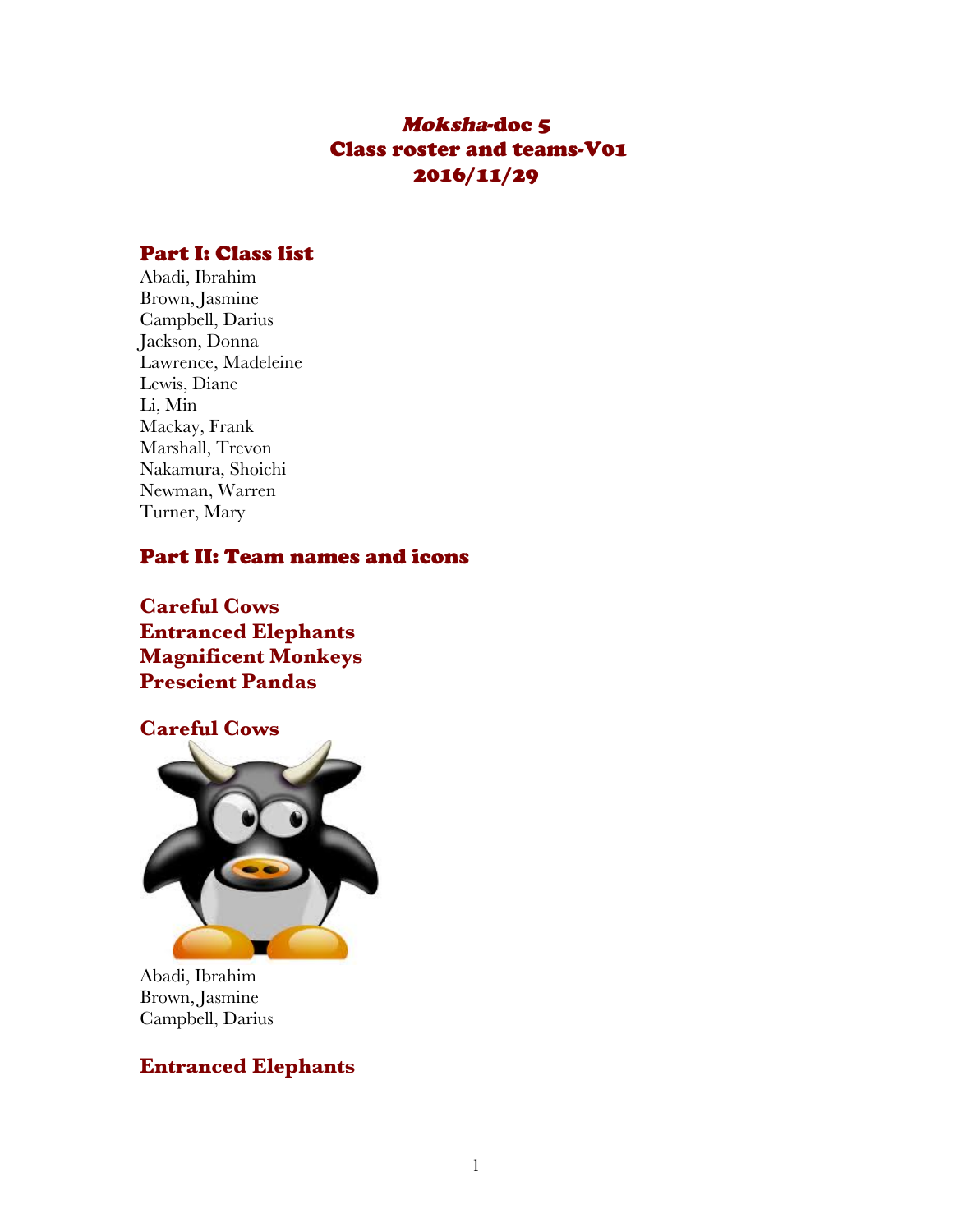

Jackson, Donna Lawrence, Madeleine Lewis, Diane

### **Magnificent Monkeys**



Li, Min Mackay, Frank Marshall, Trevon

### **Prescient Pandas**



Nakamura, Shoichi Newman, Warren Turner, Mary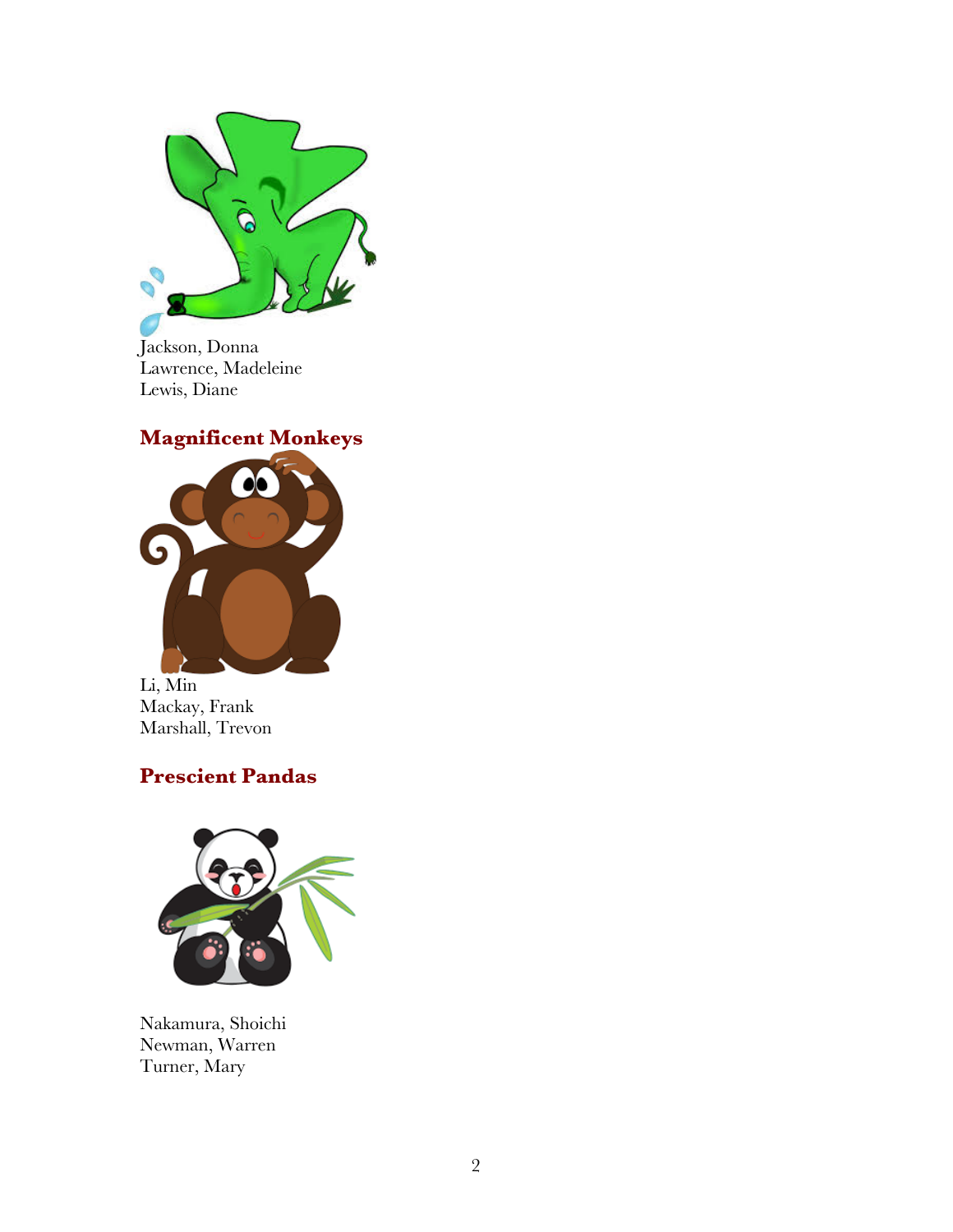### Moksha-doc 6 Scoring Sheet-V01 2016/11/29

#### Part I: Class list

Abadi, Ibrahim Brown, Jasmine Campbell, Darius Jackson, Donna Lawrence, Madeleine Lewis, Diane Li, Min Mackay, Frank Marshall, Trevon Nakamura, Shoichi Newman, Warren Turner, Mary

#### Part II: Daily Moksha points

#### Friday, December 2, 2016

#### **good karma**

Jackson, Donna 3 Lewis, Diane 1 Marshall, Trevon 2 Nakamura, Shoichi 1

#### **bad karma**

Newman, Warren texting Abadi, Ibrahim sleeping

#### Wednesday, November 30, 2016

#### **good karma: class comments**

Brown, Jasmine 1 Campbell, Darius 3 Lewis, Diane 2 Nakamura, Shoichi 1

#### **bad karma**

Mackay, Frank: eating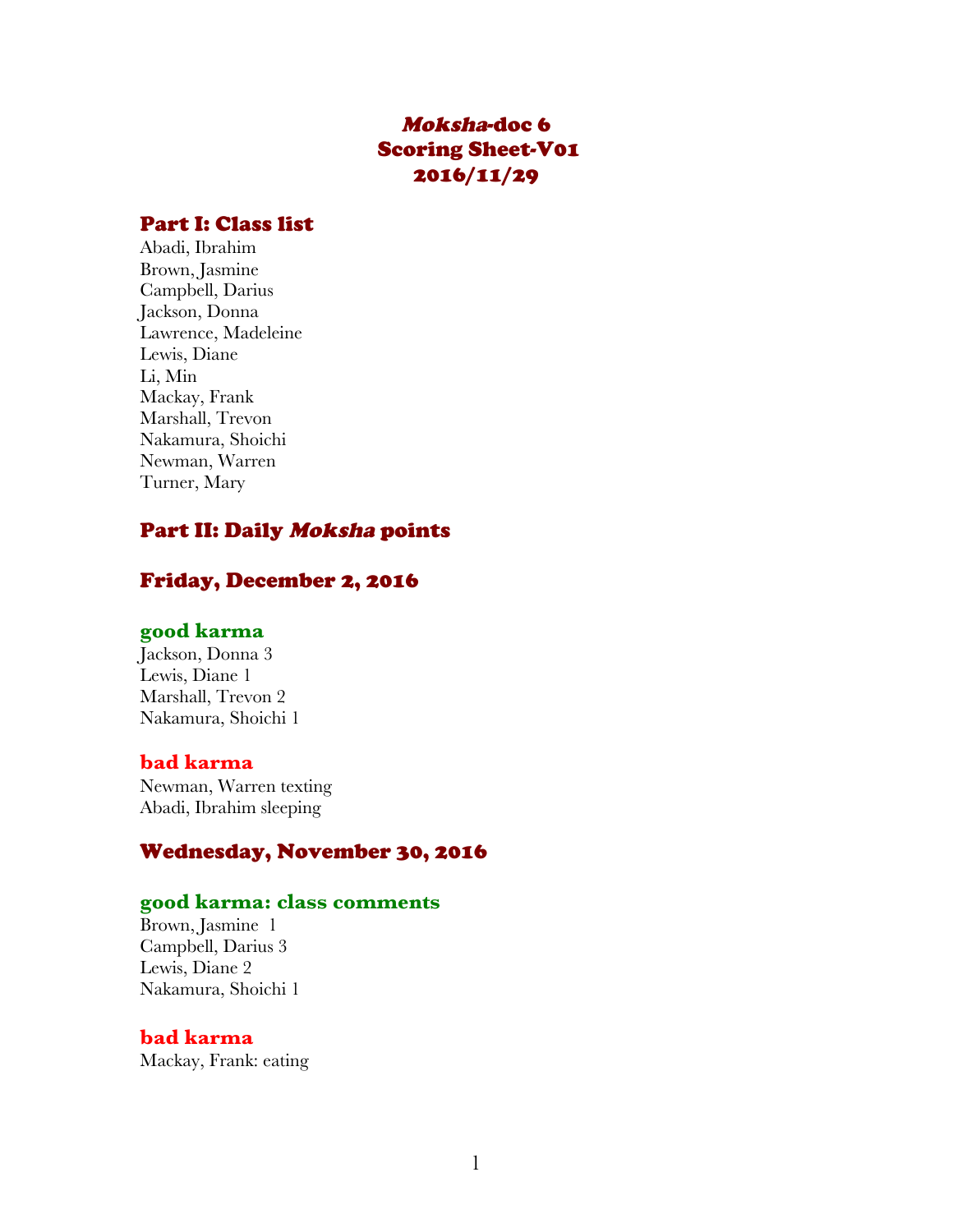### Monday, November 28, 2016

### **good karma: class comments**

Abadi, Ibrahim 3 Campbell, Darius 2 Li, Min 1 Mackay, Frank 2 Turner, Mary 3

#### **bad karma**

Lawrence, Madeleine: texting Lewis, Diane: sleeping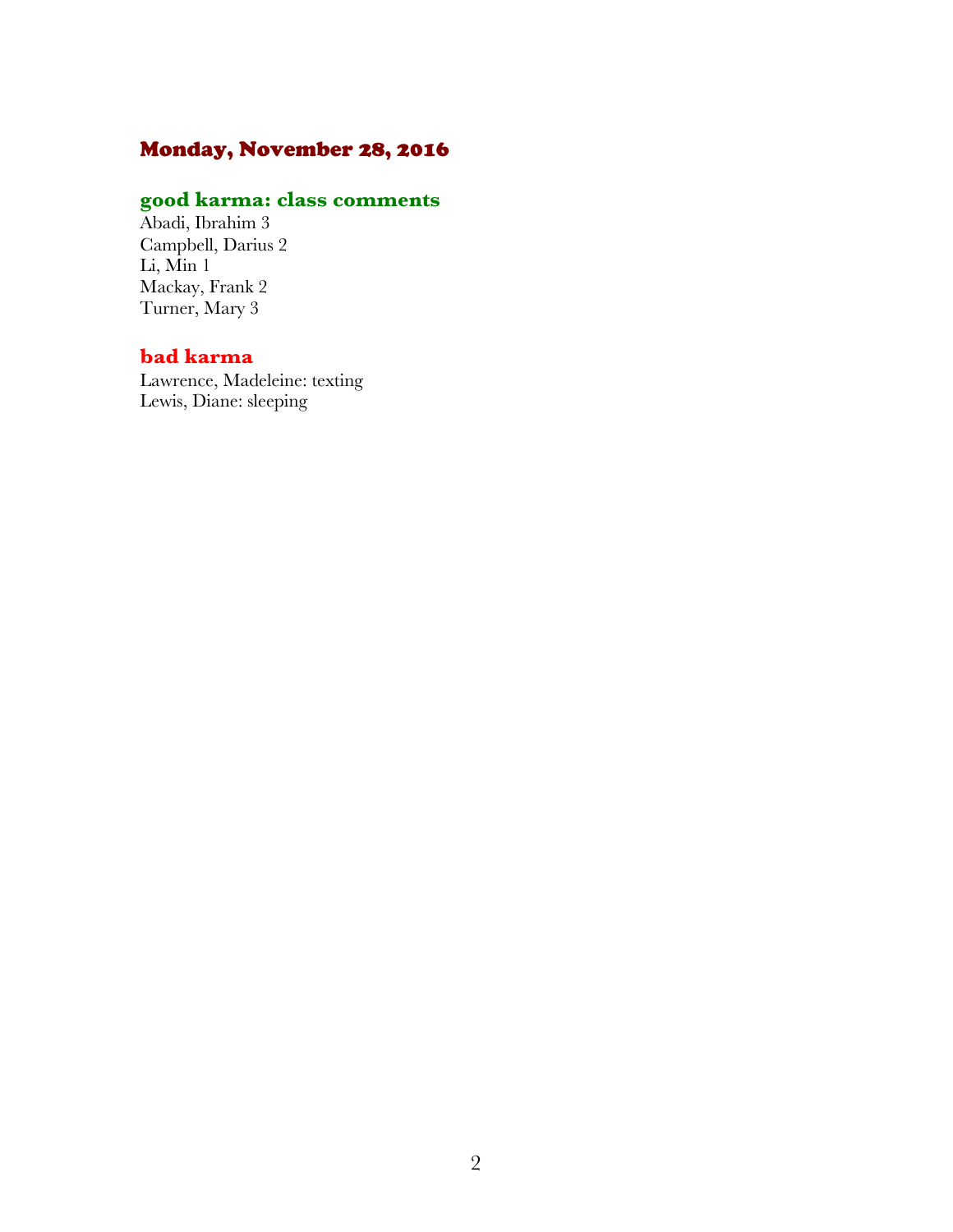Moksha-doc 7 Scoreboard-V01 2016/11/29

World Religions RELI 10023 Moksha scores Fall 2016

**Updated November 27, 2016: 8:46 p.m.**

Individual Scores:

Tie 1st place: Darius and Donna: 82 points

2nd place: Shoichi: 81 points

3rd place: Trevon: 71 points

Team Scores:

1st place (last week: 2nd place): Careful Cows (Jasmine): 203 points



**Ibrahim, Jasmine, and Darius**

2nd place (last week: 3rd place): Entranced Elephants (Diane): 199 points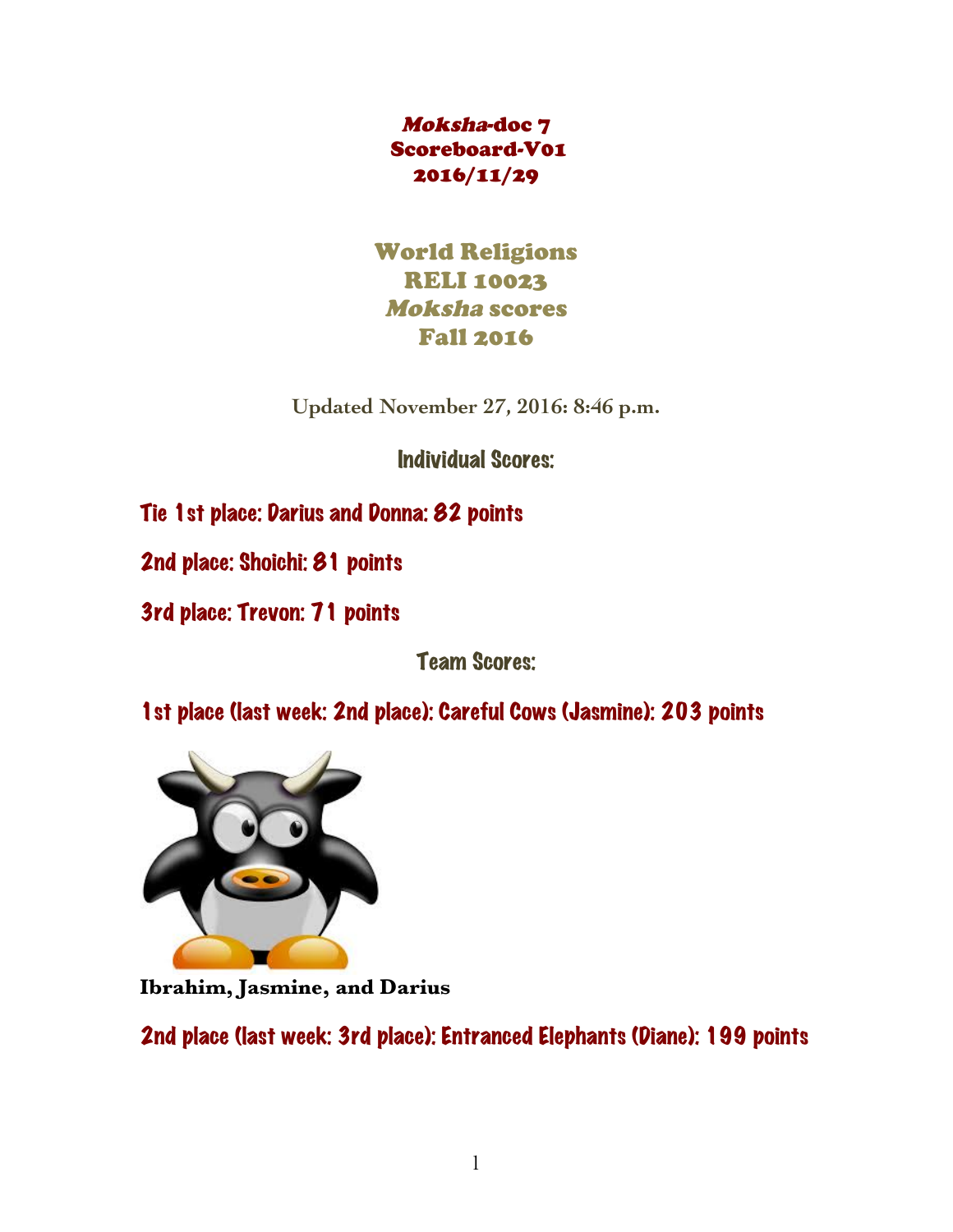

# 3rd place (last week: 4th place): Prescient Pandas (Shoichi): 1197 points



**Shoichi, Warren, Mary**

4th place (last week: 3rd place): Magnificent Monkeys (Trevon): 190 **points** 



**Min, Frank, Trevon**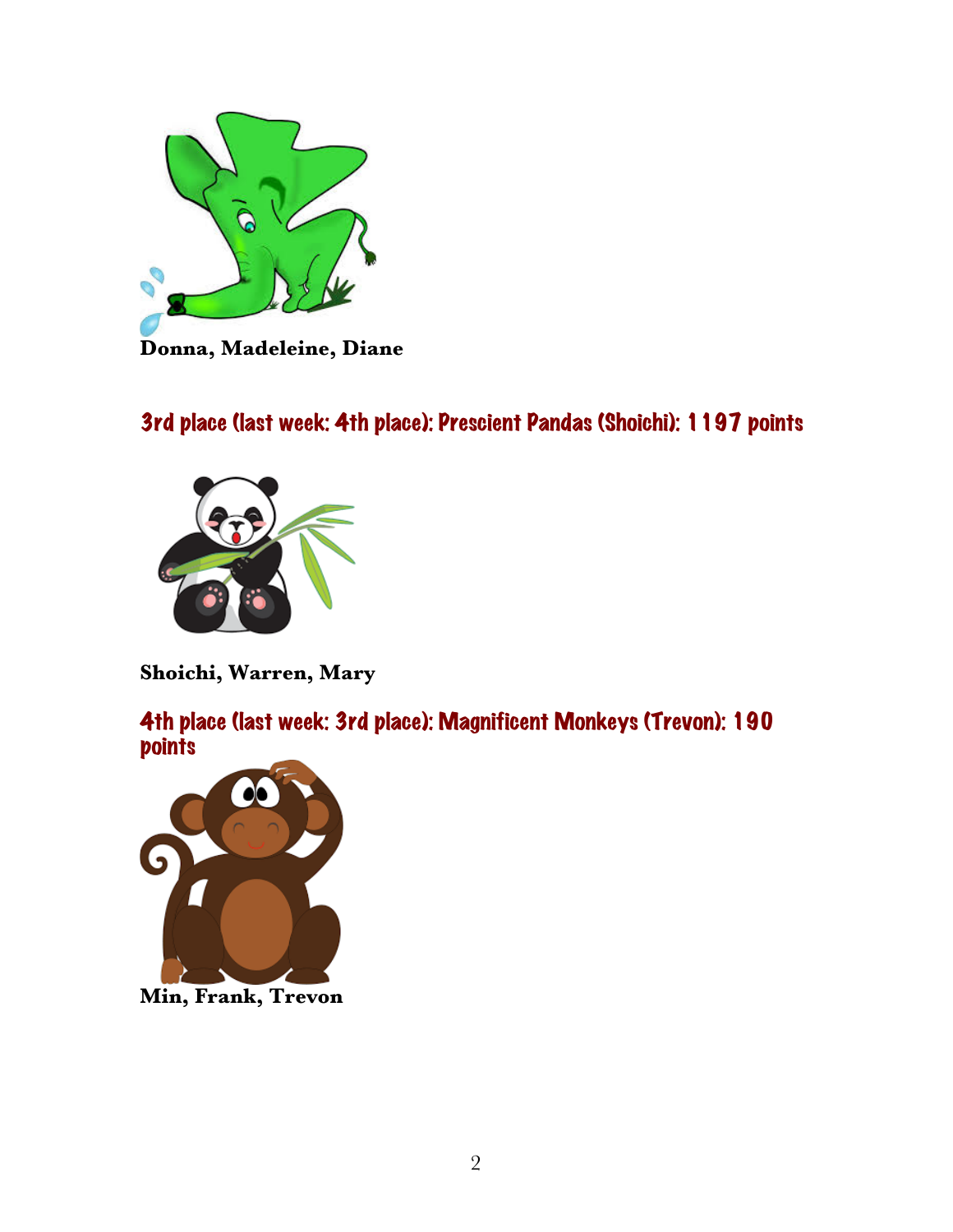| name                | comments quizzes |    | paper | texting        | sleeping eating |      | total |
|---------------------|------------------|----|-------|----------------|-----------------|------|-------|
| Abadi, Ibrahim      |                  | 36 | 16    | ۰              |                 |      | 56    |
| Brown, Jasmine      | 15               | 24 | 12    | $-3$           |                 |      | 48    |
| Campbell, Darius    | 22               | 43 | 20    |                | $-3$            |      | 82    |
| Jackson, Donna      |                  | 52 | 28    |                | ۰               | $-3$ | 82    |
| Lawrence, Madeleine |                  | 24 | 28    | $\blacksquare$ | $\blacksquare$  | ٠    | 58    |
| Lewis, Diane        | 22               | 24 |       | Ξ.             | ۰.              |      | 48    |
| Li, Min             | 21               | 25 | 8     |                | $-3$            |      | 51    |
| Mackay, Frank       |                  | 24 | 16    |                |                 | $-3$ | 48    |
| Marshall, Trevon    | 19               | 25 | 28    | ÷.             |                 |      | 71    |
| Nakamura, Shoichi   | 30               | 26 | 28    |                | $-3$            |      | 81    |
| Newman, Warren      |                  | 43 | 4     | $-3$           |                 |      | 51    |
| Turner, Mary        | 16               | 30 | 8     |                |                 |      | 53    |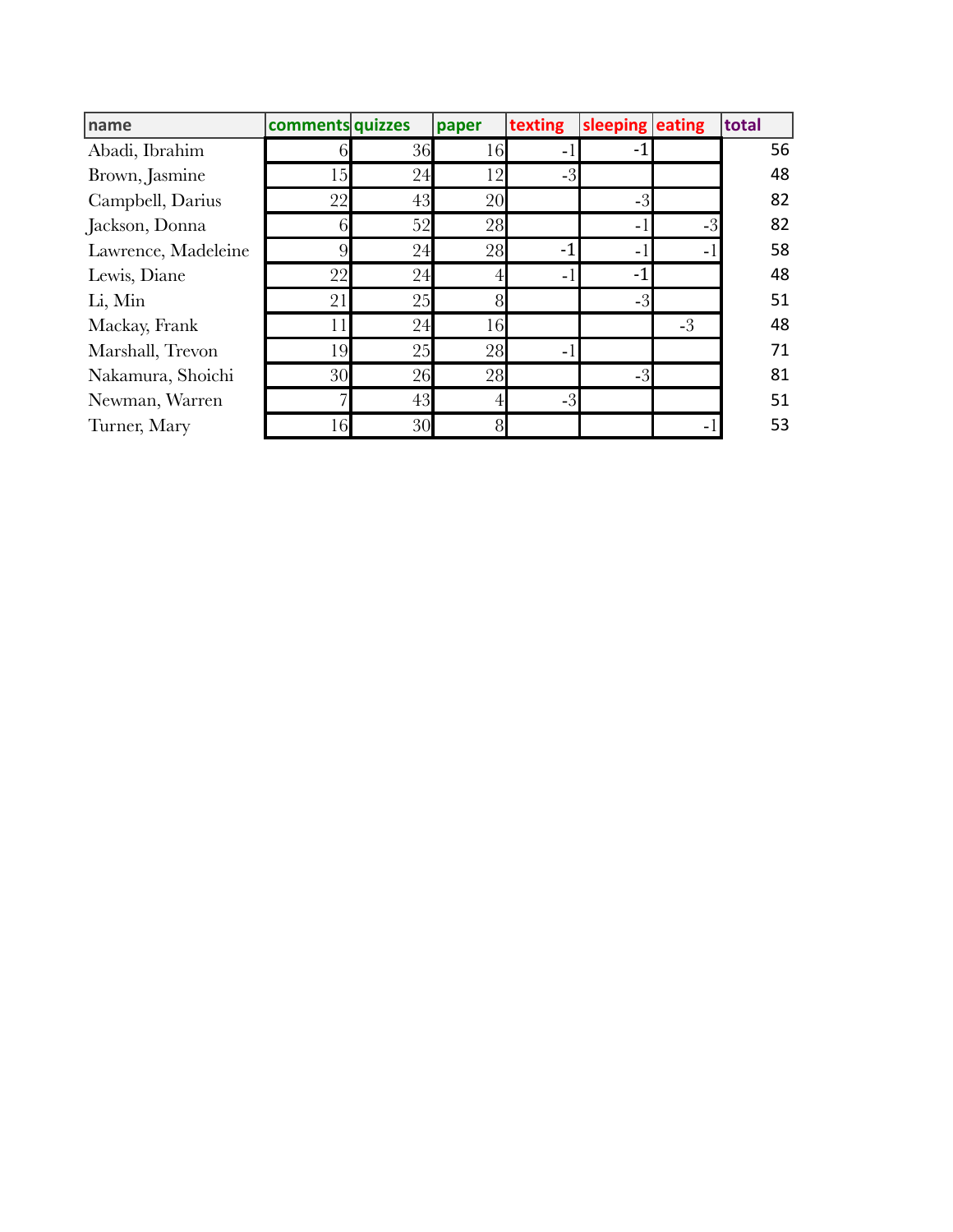| team                       | points | game 1 | $\vert$ game 2 | game 3 | game 4 |
|----------------------------|--------|--------|----------------|--------|--------|
| <b>Careful Cows</b>        | 186    |        |                |        |        |
| <b>Entranced Elephants</b> | 188    |        |                | ь      |        |
| <b>Prescient Pandas</b>    | 185    |        |                |        |        |
| <b>Magnificent Monkeys</b> | 170    |        |                |        |        |
|                            |        |        |                |        |        |